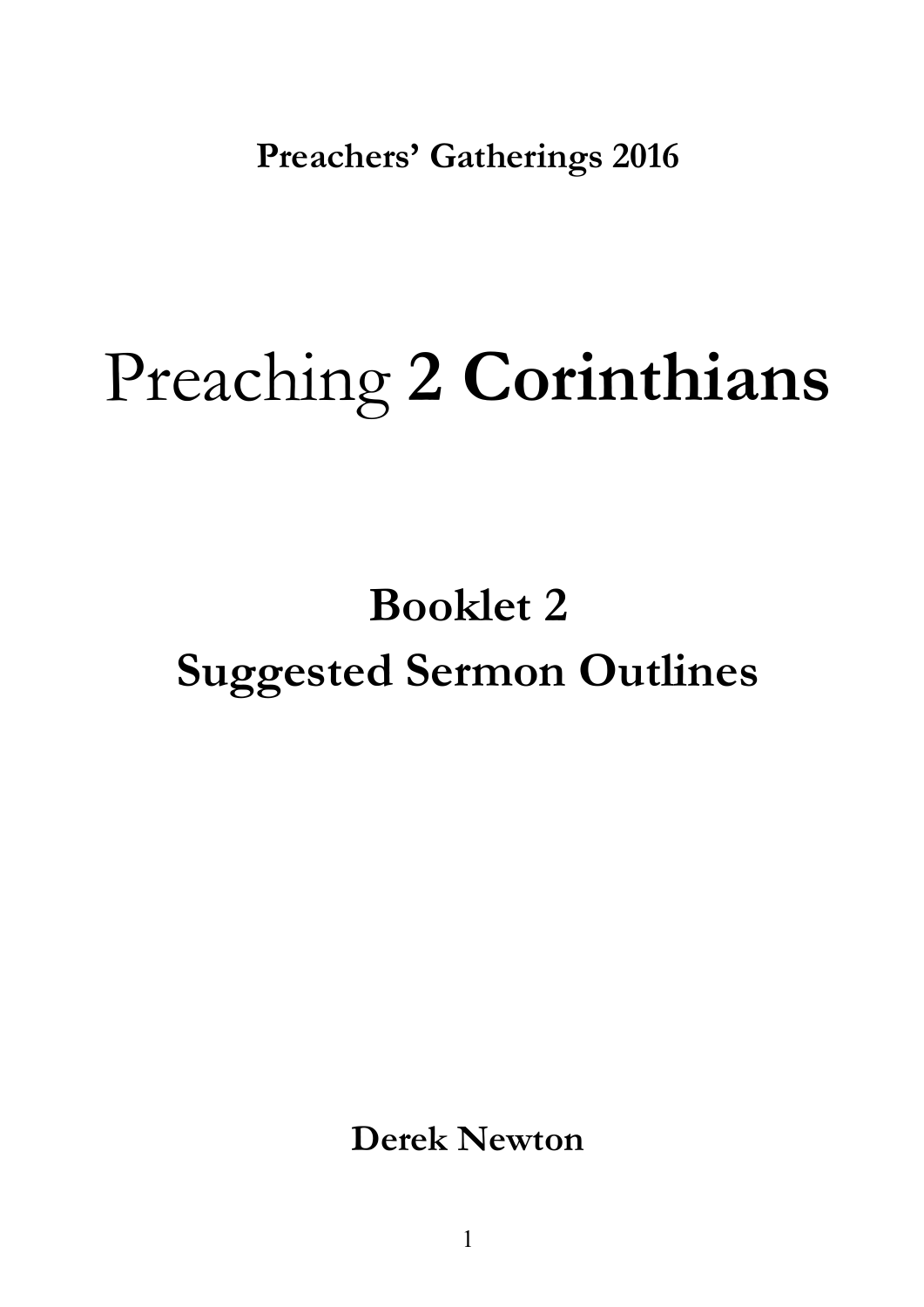|                     | <b>Table of Contents of Booklet 2</b> | Click on Page Number                                                                                             |    |
|---------------------|---------------------------------------|------------------------------------------------------------------------------------------------------------------|----|
|                     |                                       |                                                                                                                  |    |
| Sample Sermon:      |                                       | Our resources for global mission 2 Cor 2:12 - 3:6; 10:3-5<br>-4                                                  |    |
|                     |                                       |                                                                                                                  |    |
|                     |                                       | With applications of 2 Corinthians in the contemporary world                                                     | 14 |
| Sermon 1            | 2 Cor 1:1-11                          | Key themes in 2 Corinthians                                                                                      | 14 |
| Sermon 2            | 2 Cor 1:12-2:11                       | It's all about relationships in the church!                                                                      | 15 |
| Sermon 3            | 2 Cor 2:12-3:6                        | Confident and competent because of the divine Trinity alone:<br>essentials in the life and ministry of a pastor. | 17 |
| Sermon 4            | 2 Cor 3:7-18                          | New covenant ministry and ministers $-$ glory, spirit and freedom $18$                                           |    |
| Sermon 5            | 2 Cor 4:1-5:10                        | Reasons from God not to lose heart and not to give up ministry                                                   | 20 |
| Sermon 6            | 2 Cor 5:11-6:2                        | The ministry God has given $us$ – reconciliation                                                                 | 21 |
| Sermon <sub>7</sub> | 2 Cor 6:3-7:1                         | Reconciliation in practice: more key qualifications for ministry                                                 | 23 |
| Sermon <sub>8</sub> | 2 Cor 7:2-16                          | Working out relationships in the church context                                                                  | 24 |
| Sermon 9            | 2 Cor 8:1-15                          | An acid test of spirituality: activating the grace of giving                                                     | 26 |
| Sermon 10           | 2 Cor 8:16-9:15                       | Seek God's glory alone and the benefits will be truly global                                                     | 27 |
| Sermon 11           | 2 Cor 10:1-18                         | Paul defends his apostolic life and ministry – getting personal!                                                 | 29 |
| Sermon 12           | 2 Cor 11:1-21a                        | Dealing with demonic deception inside and outwith the church                                                     | 30 |
| Sermon 13           |                                       | 2 Cor 11:21b-33 Paul starts his 'fool's speech', focussed on more 'boasting'!                                    | 32 |
| Sermon 14           | 2 Cor 12:1-13                         | The valid and the invalid in Paul's foolish boasting                                                             | 34 |
| Sermon 15           | 2 Cor 12:14-13:14                     | Paul prepares carefully for his third visit to Corinth                                                           | 35 |
|                     |                                       |                                                                                                                  |    |
|                     | Three other suggestions               |                                                                                                                  |    |

Copyright © Rev Dr. Derek Newton Glasgow, Scotland, UK 2016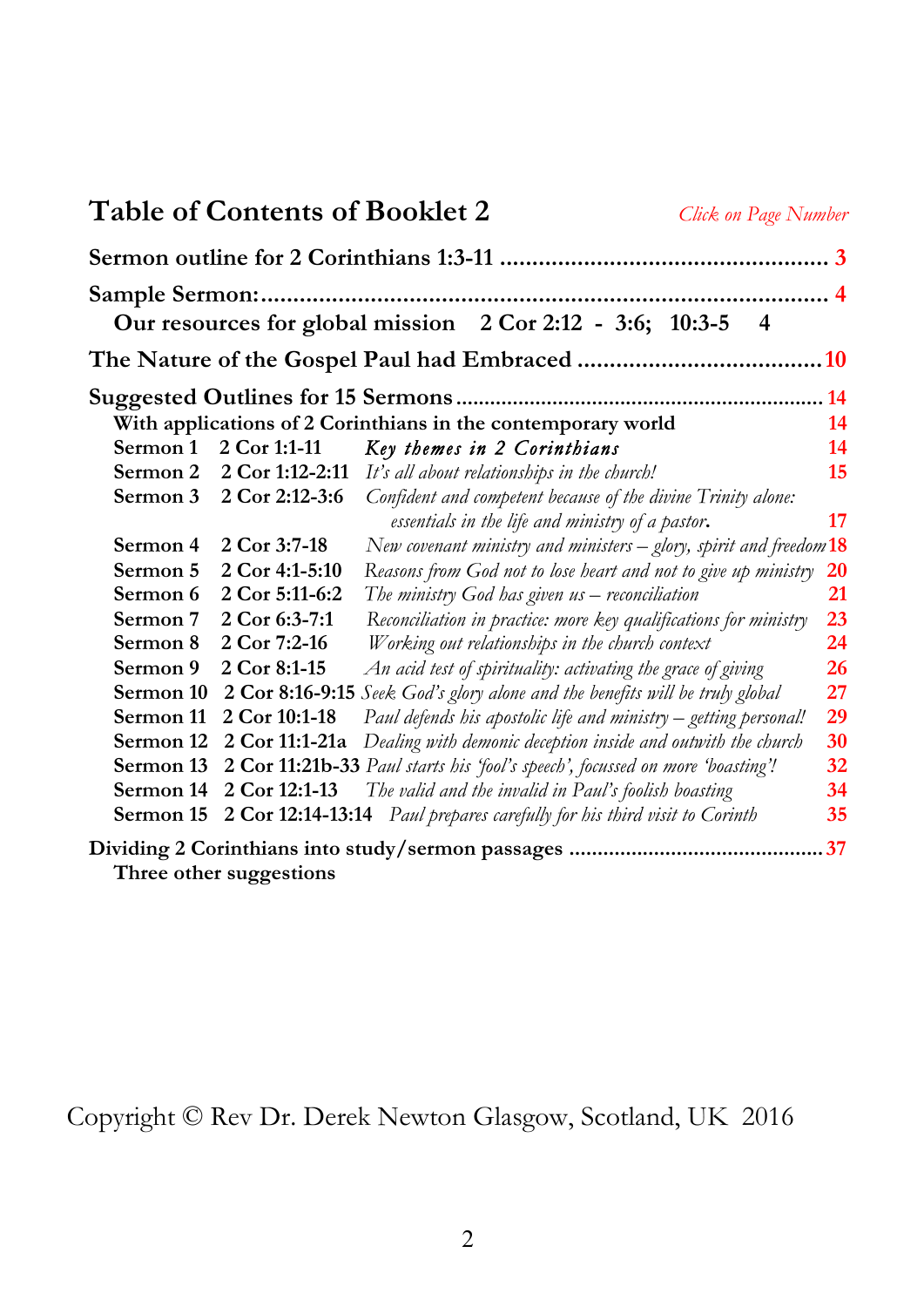#### **Sermon outline for 2 Corinthians 1:3-11**

#### *Challenge and comfort in life, ministry and mission*

What was the apostle Paul seeking to achieve?2:14-17; 3:6; 4:2,5; 5:18-21

So what did Paul get for all his efforts in mission?

 $\ge 2:1-4$  struggles with his churches

 $\geq$  2:12-13 struggles with loneliness

 $\geq 4:8-12:5:2-5:6:4-10:11:23-33$ Struggles with pain and opposition

Was it actually worth all the hassle, Paul?

- 1. Paul experienced the comfort and character of God 1:3-7
- 2. Paul experienced the deliverances of God 1:8-9
- 3. Paul experienced the assurance of ultimate safety 1:10
- 4. Paul experienced dependence on the power of prayer 1:11

*This sermon outline accompanies the live introductory sermon (with power point) on day 1 of the Preachers' Gatherings Nov 2016*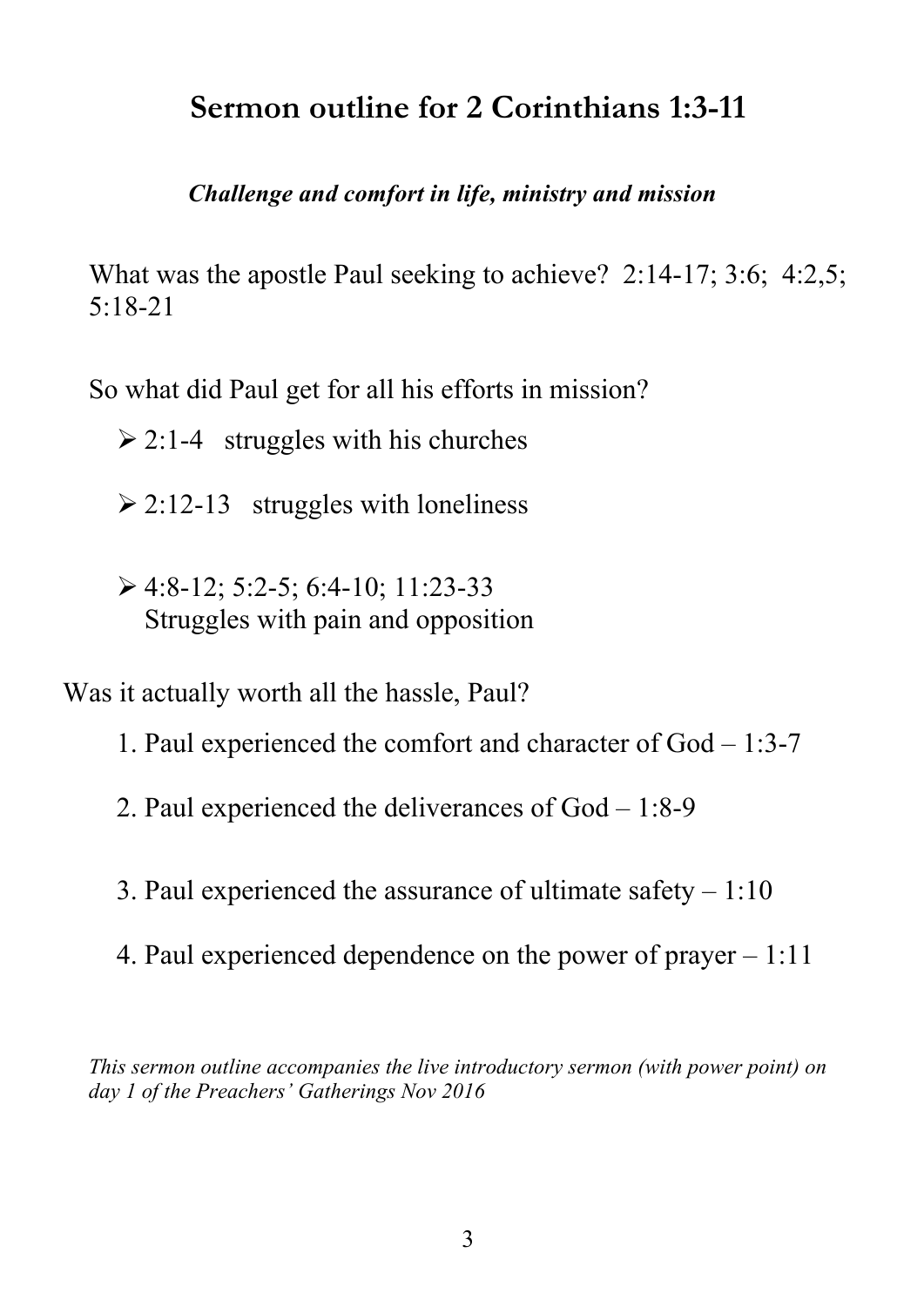#### **Sample Sermon:**

#### **Our resources for global mission 2 Cor 2:12 - 3:6; 10:3-5**

Paul's 2nd Corinthian Letter –

*Personal, Painful, Passionate, Perplexing*…and at the moment I'm actually trying to get away from the use of excessive alliteration in sermons! There'll be no more alliteration in this sermon and that's a – *Promise*!

The apostle Paul was dealing with intense and persistent criticism from some who had infiltrated the Corinthian Church and had challenged his authority as an apostle. They wanted to elevate themselves into leadership in the eyes of the believers by putting Paul down, thus gaining control over the church. This was not only a personality battle, but much more seriously, they were gaining influence through what was actually a different Jesus, a different Spirit and thus a different gospel. (2 Cor 11:4)

They claimed Paul was a poor speaker, lacking proper credentials and presenting a weak message and unimpressive personal presence. They rubbished him as having courage or leadership qualities only when he was writing by letter from a safe distance. Paul refused payment and financial support from the Corinthians, so it would seem to them that his message couldn't be up to much! Even his enthusiasm to collect help for the poor Jerusalem Christians was suspected as a 'cover' to line his own pockets (2 Cor 12:16-18). The Sophists – 'wise men' – by contrast, taught for prestige and material gain, boasting of their credentials. Paul took an opposite line (1 Cor 2:4), refusing to use 'wise and persuasive words'. These false apostles claimed and carried Christian credentials but were actually deeply rooted in pagan culture, yet lacking awareness of their own conditioning!

It was a lose-lose situation for Paul and he was being hammered from every quarter! There MUST have been times when the apostle said to himself in his darker moments – 'Did I get my guidance as apostle to the Gentiles completely screwed up? Why is my life such a mess? Why did I get myself involved in the church and Mission? Yet, at the same time he knew that what was at stake in Corinth was the survival of the Church and the Gospel! That's why he was so distressed by the Corinthian situation and desperately wanted news from Titus about the state of the church there.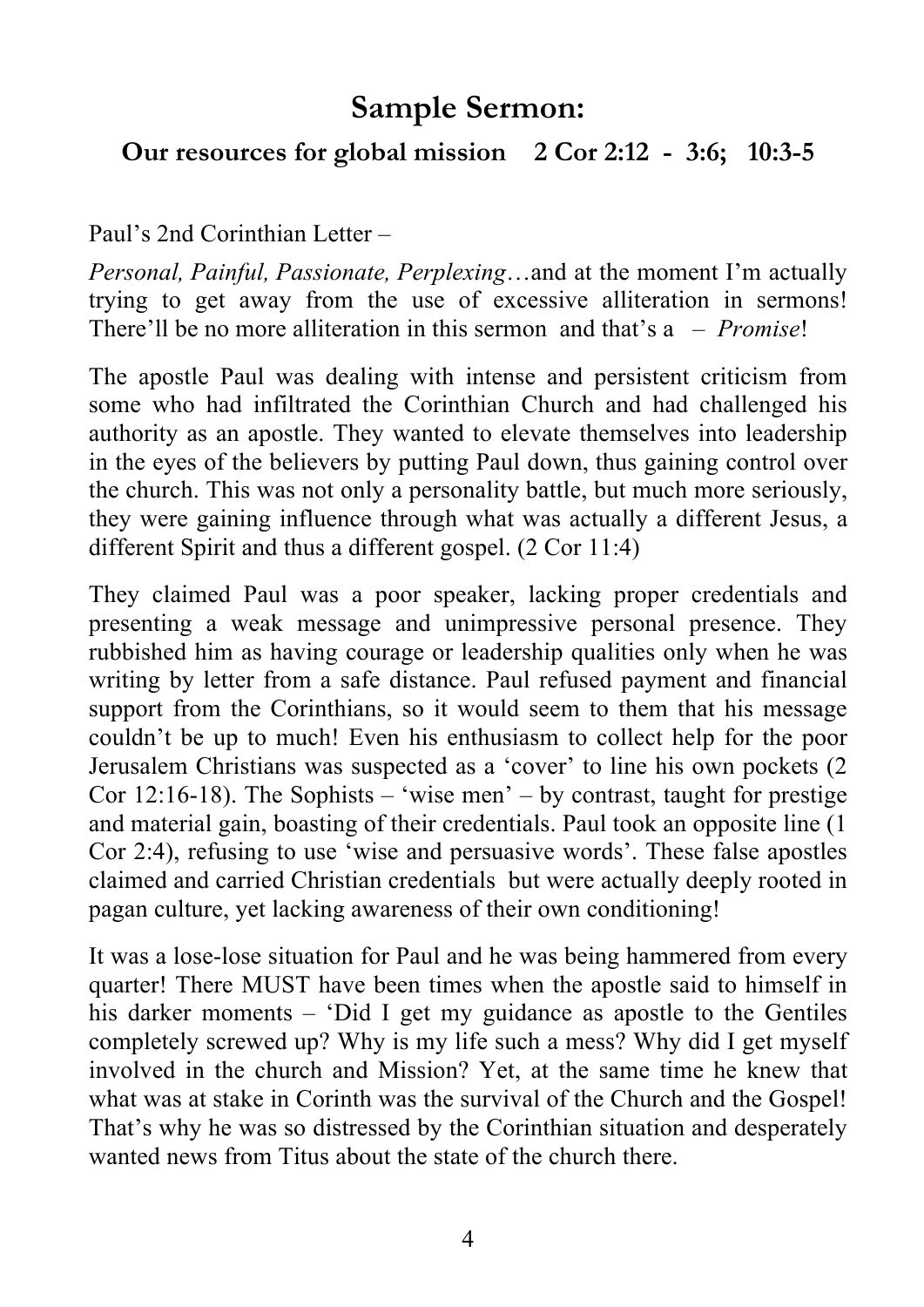At this point in time, God had opened a door for the gospel in Troas, but Paul was 'paralyzed for Mission'. He failed to take up this golden opportunity for Mission, so preoccupied was he over the state of the church in Corinth as he waited for news from Titus! The evangelist to the Gentiles could not focus on evangelism! He screwed up a gospel occasion. It's not hard to imagine what his critics in Corinth would say – the man's a miserable failure? He's incompetent. He's not fit to be on the mission field!

Let's therefore ask the questions that the apostle was probably asking himself:

*What weapons do we have for the spiritual challenge of Mission? What resources can we employ for this enormous global task?*

#### **1. Divine Power in Human Weakness 2 Cor 2:14-16**

Paul's stress and anxiety over the Corinthian Church were not the failures his critics would label them, but rather on the contrary, they were part of Paul's apostolic suffering through which God's presence and power were being displayed.

Corinth was a Roman colony and Paul's readers there would be very aware that the Roman armies held huge public processions in which they led and paraded their defeated enemies. To be led in triumphal procession actually indicates defeat and failure. Paul is NOT doing the leading here; he is the direct object of the verb. He is being led like a 'prisoner of war' in defeat. God is in a real sense leading the apostle Paul towards his death, because after the processions, the Roman leaders selected certain of their defeated foes and executed them to their gods, often choosing crucifixion as their method. This was believed to bring GLORY to the Roman gods, armies and Emperor.

Now we know two things – a) Yes, in a very real sense, God had conquered Paul on the Damascus Road and now leads Paul in his promised suffering towards a death that will ULTIMATELY will reveal the majesty, power and glory of God, Paul's conqueror. b) Yes, in our eternal salvation, we are ULTIMATELY triumphant over all the powers by the saving grace and power of God. HOWEVER, the spotlight here in 2:14 focuses on God's sovereign work of Mission, in which God uses our suffering, pain and apparent failure in Mission. He does this in order to reveal HIS STRENGTH AND POWER through the human weakness and impotence of His servants in Mission.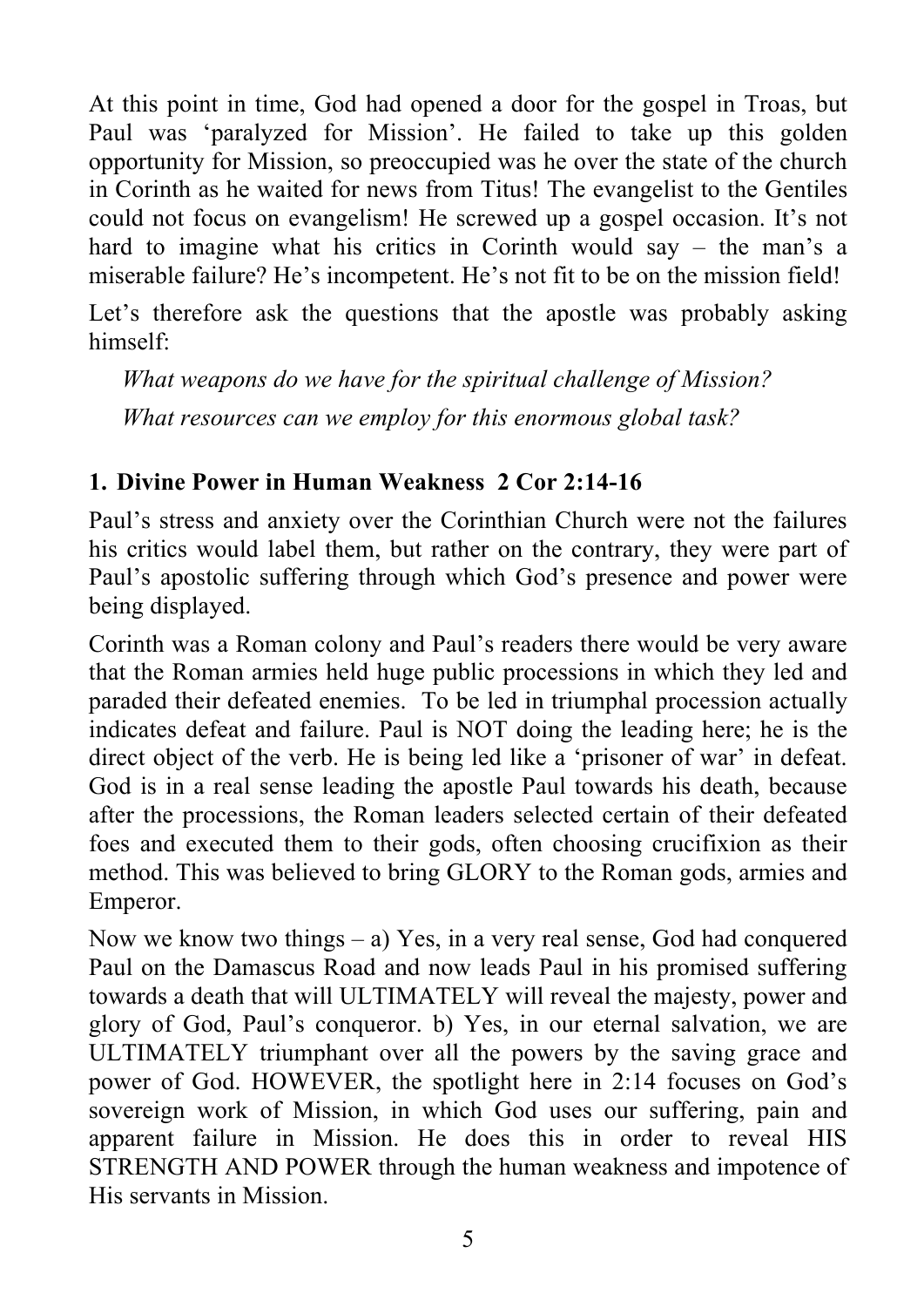The result is that KNOWLEDGE OF GOD is spread through Paul's suffering in the form of the 'fragrance of Christ' that rises up to God out of Paul's living sacrifice. Result: those being saved recognize and welcome Paul's pain as an expression of God's glory in the Cross, while those perishing reject Paul's suffering as foolishness because they reject the message of the Cross.

OUR message of the Cross and OUR embodiment of that message in our suffering because of that Cross, will together determine the move towards salvation or towards judgment in the lives of those we seek to reach. We stand between life and death for those we encounter and engage with. Does suffering and anguish and hassle and pain INTERRUPT our mission and ministry?

NOT AT ALL. They ARE our witness and mission and ministry (2 Cor 2:14-16). They are not wasted time. They are an integral part of God's mysterious way of bringing GLORY to Himself in His work of redemptive mission (2 Cor 4:16-18).

#### **2. Divine Power in the Word Of God 2 Cor 2:17**

Is it any wonder that at the end of such an awesome and challenging three verses, Paul asks the question – 'And who is sufficient for such a task?' Paul believes that God IS revealing Himself through the apostle's suffering and that is his hope and confidence for mission. But there's more!

Verse 17 actually begins with the word translated 'for' or 'because'. Paul is confident in God because he has the Word of God and, unlike the false apostles, Paul and his co-workers preach it free of charge rather than for personal gain, prestige and a fat wallet at the end of the day. Paul had sacrificed his material support from the Corinthians because of his love for them and his determination to put no stumbling-block to the effective work of the gospel. Eg. I asked Youth Ministry ICC students what young folk out there in the world were looking for in life and people. United answer of the whole group – 'AUTHENTICITY'. Paul's words WERE matched by his actions. Paul's lifestyle, including his suffering, reveals his sincere motives and this in turn reflects the grace of God. He testifies in 2 Cor 1:12 that in his actions his conduct has been lived out 'in the holiness and sincerity that are from God' and NOT based on worldly wisdom.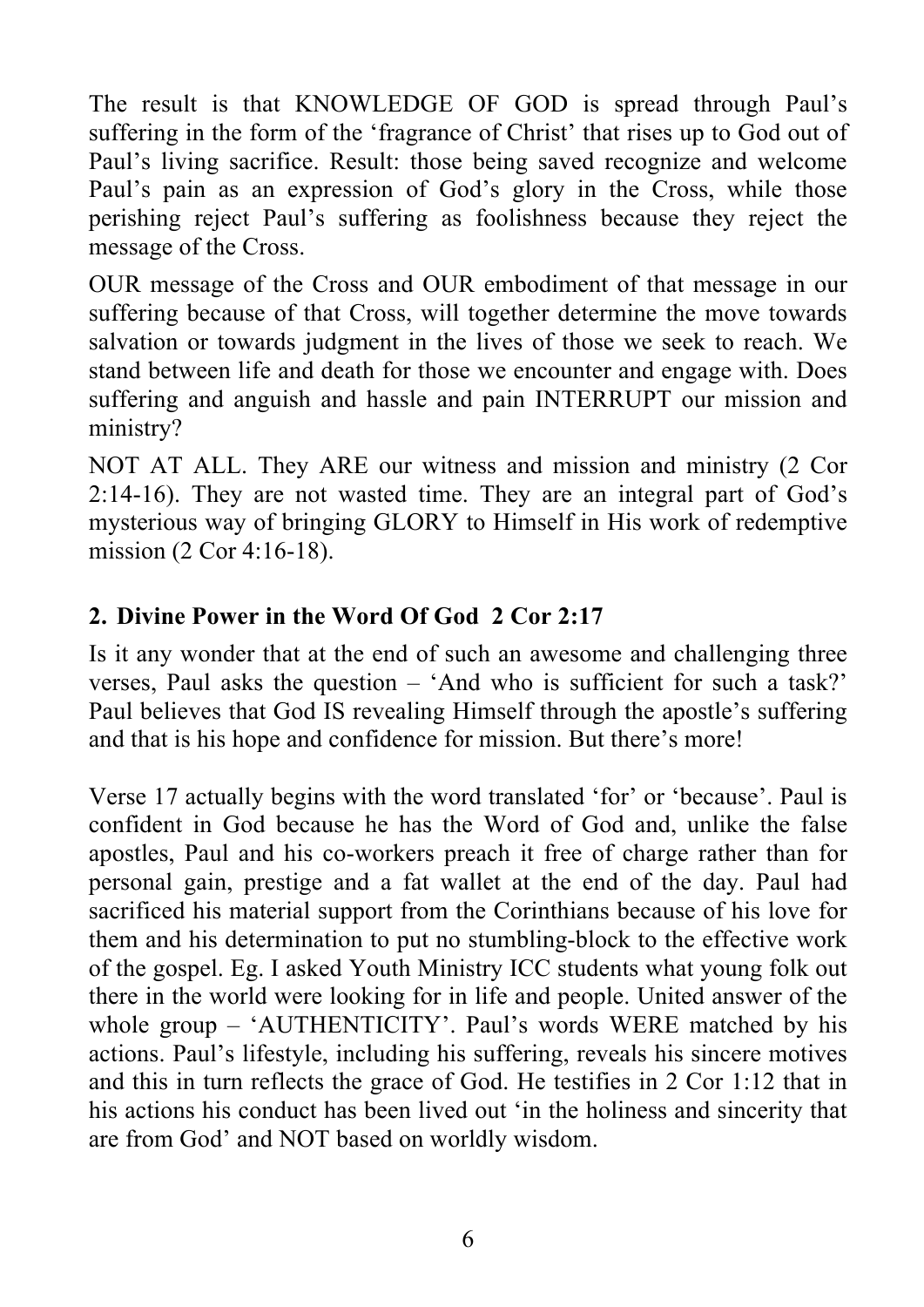In verse 17 Paul affirms that he speaks 'in Christ', 'before God' and is 'sent by God'. Authentic ministry in the Word of God transforms lives, beginning with those who minister the Word. Paul's own life and ministry were anchored in the Word, but suffering was an inescapable and unavoidable part of that life. That is the same challenge we face today in mission! Pain is part of Biblical Ministry, but so is POWER e.g. 45 years ago this month, I heard 30 minutes of Biblical gospel preaching in a church in Durham and my life was totally turned around by it!

#### **3. Divine Power in the Working of the Holy Spirit for Life Transformation 2 Cor 3:1-6**

When Paul's 'triumphalist' critics saw his suffering and weakness, they rejected the authenticity and authority of his apostleship. This of course parallels the suffering and weakness of Christ on the Cross. How can you possibly have a 'crucified Messiah' – a total contradiction in terms; the ultimate oxymoron. If you reject that crazy paradox, then you also will fail to see through Paul's pain into its utter glory!

The truth is that the apostle Paul did not need any 'letter of recommendation' such as the false apostles handed each other (3 v.1). The Corinthians themselves had been converted and changed under his ministry, becoming a readable 'letter from Christ'. THEY are the evidence of the power of the Spirit in and through Paul's ministry. As long as Paul embodied he gospel, then he mediated the Spirit. The false apostles made great triumphalist claims to eloquence of speech, prosperity, superstars, ecstatic experiences, victories, reputation, prestige, conquests, powerful presence – all the hallmarks of what they considered to be the measure of true apostleship. The one thing they could not do was to change lives and build authentic churches! In and through Paul's suffering and weakness, that's precisely what the Spirit did through Paul. The Spirit used Paul to mediate the New Covenant promises in and through Christ and this is what the apostle deals with from 2 Cor 3:7 onwards. The EXISTENCE of the Corinthian Church, loaded with problems as that church was, nevertheless validated Paul's apostleship. E.g. Each of the 4 Christian students I lived with in Durham Castle was a 'letter from Christ' and the Spirit whose work that was, drove me to church in Durham that June evening in 1971, 45 years ago.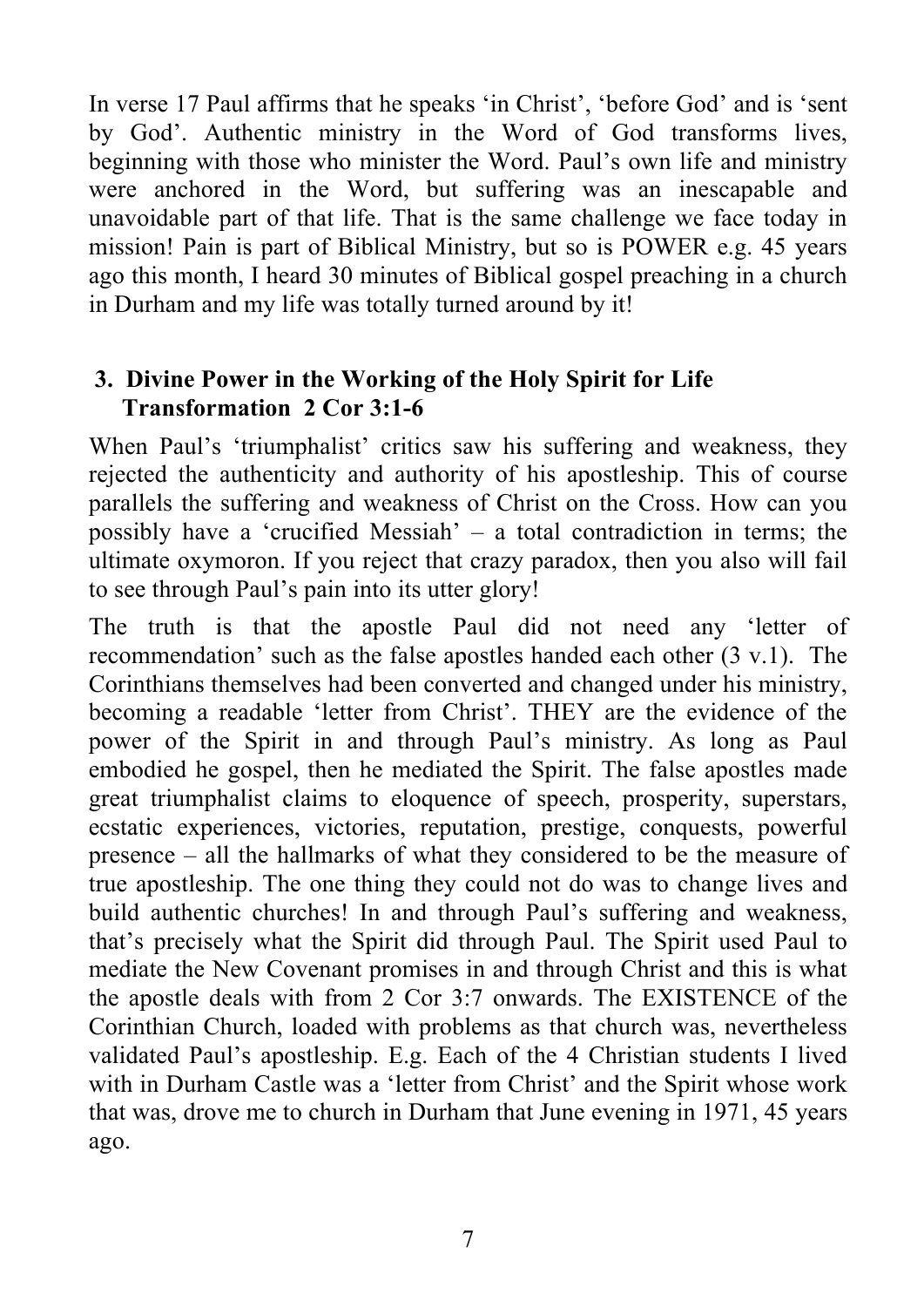The mediation of the life-changing work of the Spirit in people's lives comes entirely from God – He is the One and the only One who makes us competent for mission. We depend absolutely on the Lord in and for mission. It IS His work. He glorifies Himself by delivering us, preserving us and providing for us in a New Covenant relationship that spills over and expresses itself in mission. God cannot fail in His mission and that gives us huge encouragement to respond to Him – by obeying, trusting and persevering, however hard the going might get  $-$  as it did for the apostle Paul! But will all this work out in practice in our work of mission?

#### **4. Divine Power in the Demolition of Resistance to God 2 Cor 10:3-5**

The Corinthians were locked into what theologians call 'over-realized eschatology'. In other words, they believe they'd already attained a heavenly existence where everything is spiritual and they could expect to know unlimited spiritual power, victory in all circumstances, fullness of healing, continuous and victorious Christian living. They felt they had already left behind worldly and fleshly issues like servanthood, humility, costly discipleship and sharing in the suffering of Christ here and now. So they accused Paul of being stuck in this world, to which Paul concedes in verse 3 'Yes, I'm very firmly still in this world BUT MY WEAPONS are not of this world'.

Paul's weapons are divine AND spiritual – that's why they have such power and their power is so great as to demolish strongholds. The intruders have the very different weapons of this world – fine speech, human cleverness, showmanship, pushiness, charm, personal charisma. By contrast, in verse Paul and his workers have weapons of a totally different sort that 'demolish arguments and every pretension that sets itself up against the knowledge of God, and we take captive every thought to make it obedient to Christ'.

The word 'arguments' can be translated 'thoughts' and 'plans'. Nothing wrong with thoughts and plans, but Paul means that his weapons destroy sinful thought patterns that reinforce human rebellion against God. All arrogant claims, proud actions and selfish thoughts that create human barriers of independence to true knowledge of the living God. We display claimed intellectual doubts, skepticism, arrogant cynicism, superiority of position – the attributes of the 'depraved mind 'to which God has given us over (Rom1:28-32) – but from which we cannot actually know the Lord, the crucified Christ. (1 Cor 1:21-24) Human pride seeks endless ways to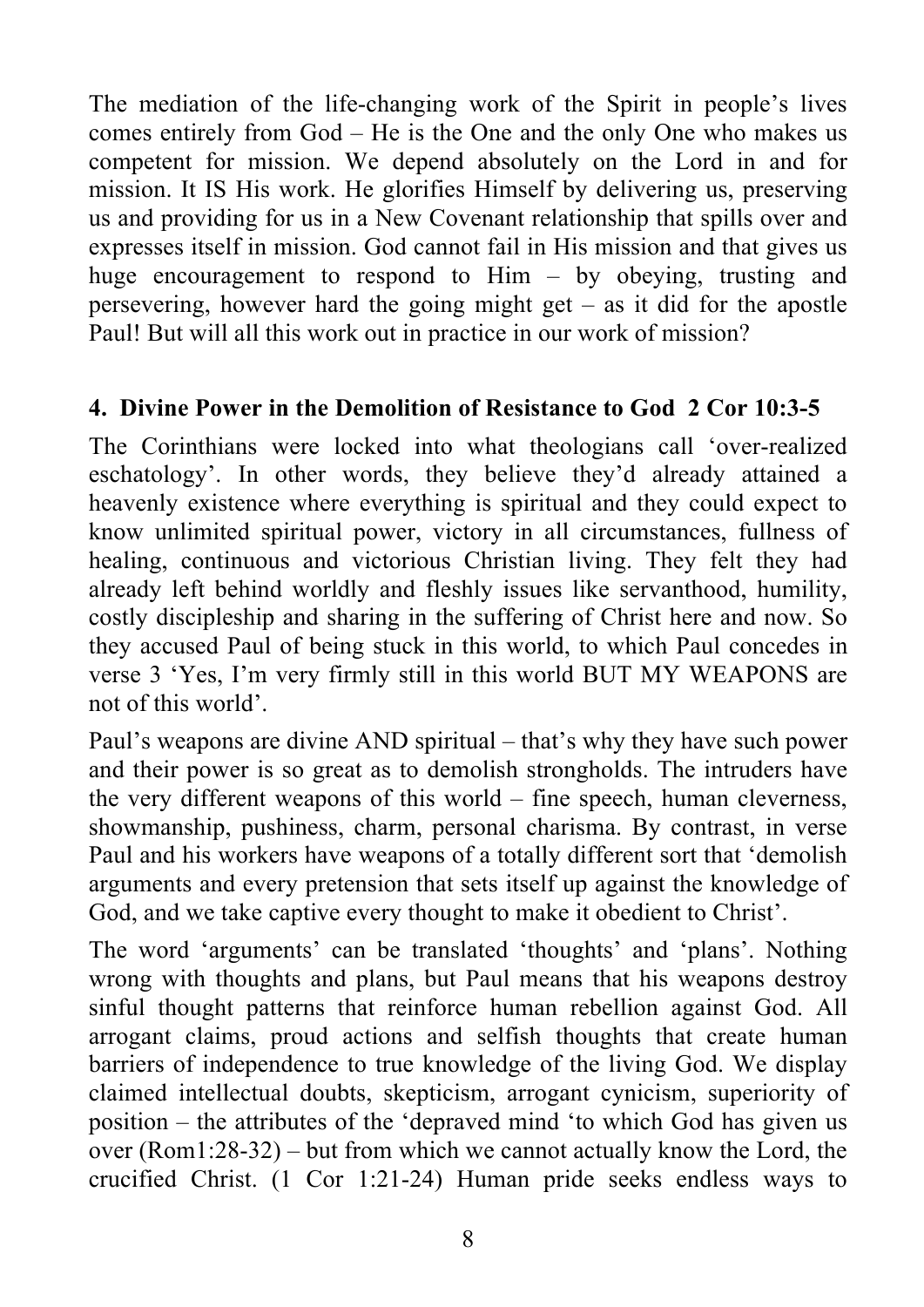ridicule faith, mock the church and construct subtle and sophisticated arguments to keep at arms' length, and at all costs, the knowledge of God. These devious thoughts and plans, says Paul, are captured by Christ (v.5) and brought under a completely new allegiance and authority, that of Christ.

Faced with all manner of spiritual enemies and labeled by Jews as 'a stumbling block' and by Gentiles as 'nonsense', yet this 'foolish' message of Paul's gospel was taking captive every barrier, argument and pretension. It was breaking, cross-culturally, the proud and stubborn minds, hearts and wills of men and women, bringing them to the crucified and risen Christ and to a new life in Him.

God's weapons are available to us today. Aggressive arguments will not take a rebellious person captive. Our calling is to use the arsenal listed in Eph 6:13-18 to demolish the stronghold of the rebel mind. Proclaim and explain the gospel; pray fervently; live out the gospel of peace; walk rightly and righteously by faith. Eventually people will realize we have a handle on another world, another life, another citizenship. The power of Truth, Spirit and Christ will smash even the strongest pretences and defences, bringing folk into the glory of a new life.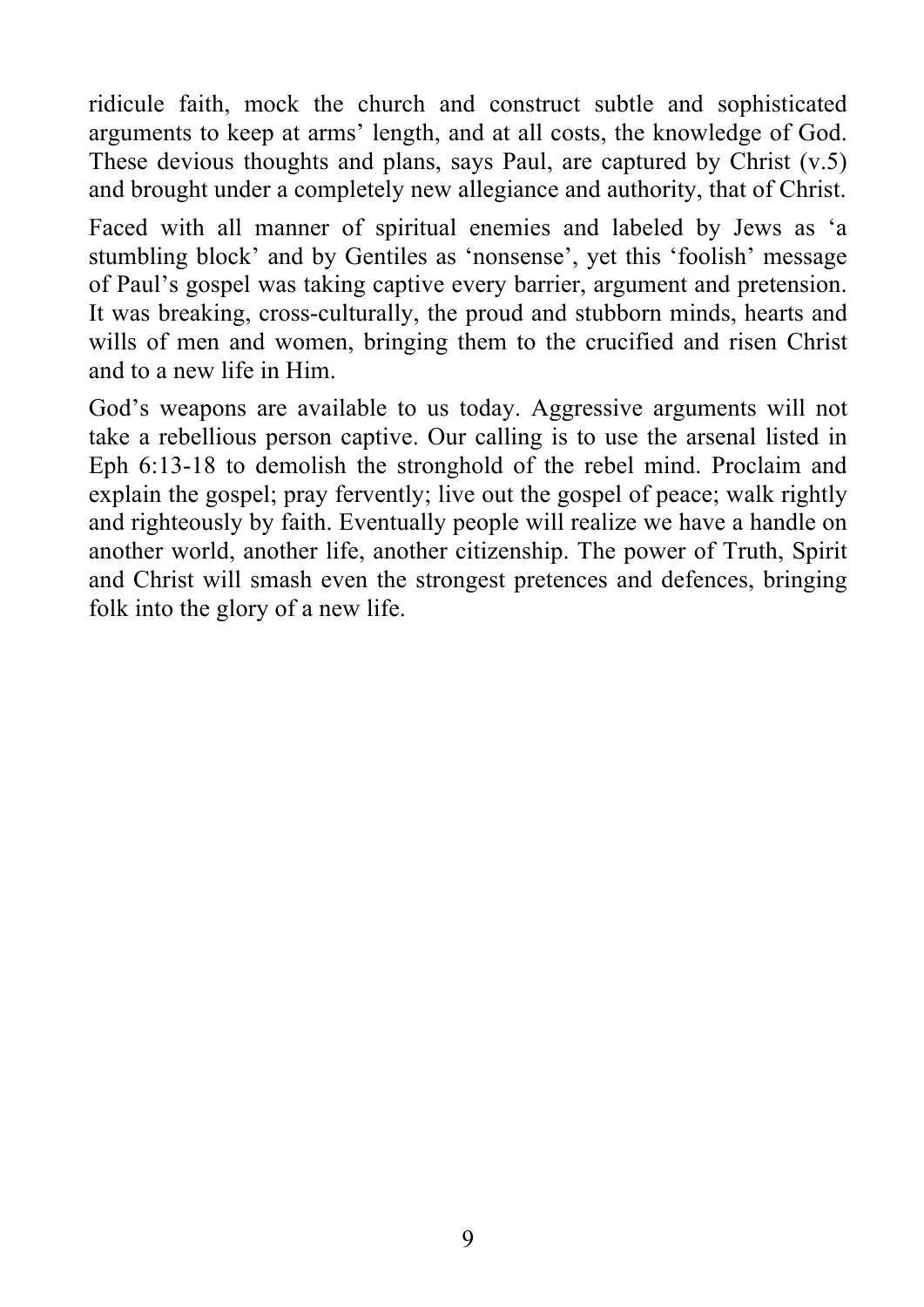#### **What was**

### **The Nature of the Gospel Paul had embraced in Mid 1st Century AD?**

Dr David Smith in *Liberating the Gospel* has pointed out the different first century Pauline understandings of the term 'gospel'

- a) The fulfillment of the prophetic promise that Yahweh would usher in hope and *shalom* to the entire world.
- b) The Roman setting of 'gospel' would mean the celebration of the birth or new reign of an emperor or king or Caesar.
- c) The gospel of Paul proclaimed Jesus as Messiah and as Lord (*Kyrios*). Clearly, 'Messiah' had OT roots but so did 'Lord', yet Caesar required not only taxes from the populace but also their worship and their practice of Imperial Cult Sacrifices, since he was rapidly being viewed as the chief divinity in the Greco-Roman world and as the one who had brought justice and peace to the whole world. Caesar was 'Lord' and 'Saviour'.

Local gods could be incorporated into the pantheon without causing a stir *but Jesus, the crucified criminal, was challenging the very idea of a pantheon* and was bringing in a *profoundly counter-cultural transformative kingdom which carried a deep threat to empire!!* Paul believed that the church's role was to be counter-cultural without becoming anti-cultural. The suffering and weakness of Jesus' life, death and resurrection – modelled in Paul's own life – was God's secret wisdom for real peace and power, completely foreign to rulers of empires.

As Paul indicates in 1 Cor 1:18-2:16, he is actually challenging and critiquing the privileged and powerful hierarchy of the Roman Empire, whilst upholding the value of the weak and oppressed in the Empire. Although he himself was a humiliated captive of his opponents in the opposition he faced, he was at the same time 'captured' by God and thus displayed the true power and authority of the Christ of the true gospel. The Empire claimed to be spreading peace, order and wellbeing ('*Salvation'*) but it did so through domination and oppression, requiring obedience and servitude to its '*Lordship'* of cult, leaders and institutions. The Roman Empire had assumed a divine authority which, despite outward splendour,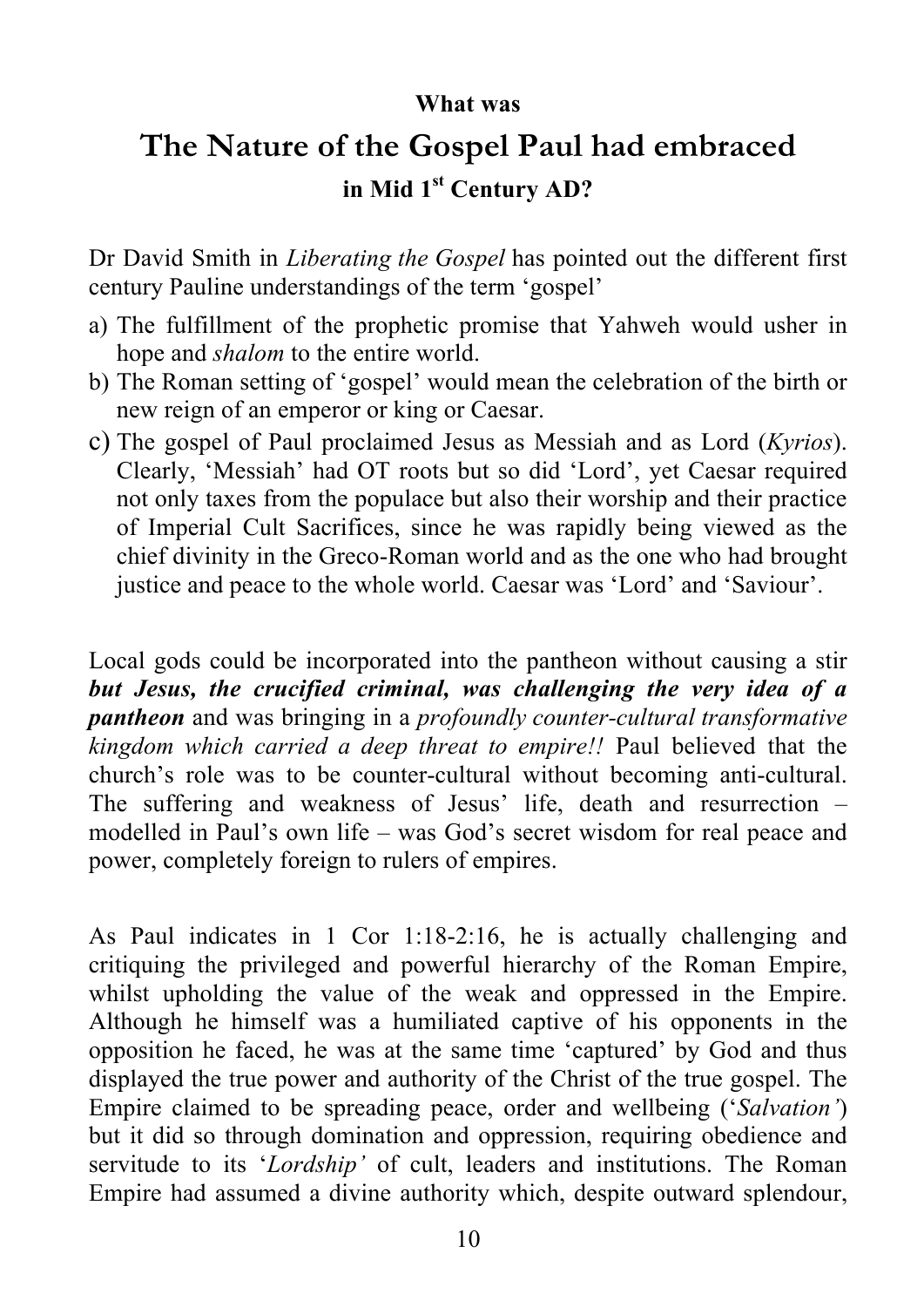was always going to lead to moral decay, social division and profound injustice, as those with 'honour' were free to exploit, abuse and crush the vast numbers of poor people who formed the underside of the Empire. *Paul's gospel deeply challenged this Roman worldview.*

Paul's own experience on the Damascus Road opened up the way for his being 'justified by faith' but at the same time his being transformed in his relationship not only with God but in his horizontal relationships with others. Paul's gospel does not begin or end with individuals but with God's cosmic in-breaking into history. Conversion and justification certainly involves individuals, but as this happens, so the individual is ushered into the global movement of a new community life. The door is now open for the seeking and expression of justice, reconciliation and peace on the horizontal level, made possible by our experience of God's grace on the vertical level. The gospel brings new creation in Christ, seen in new life and new relationships that break down old barriers, as people globally are drawn together to love, worship and serve Israel's God. This is *very different* from being conquered by an Empire to serve *its* interests!

The Empire had actually suppressed 'the knowledge of God', as is clear from Romans 1. Vice, corruption, perversion and exploitation were rampant in the slums of Rome and we must remember that Paul DID address his Romans Letter to the urban house churches in the Capital of the vast Empire. Paul's calling was to reach the Gentile world, bringing people to the obedience that comes from faith (Rom 1:5) so that all nations will come to believe and obey the true God (Rom 16:26-27). Romans is a deeply missional letter, revealing the glory of the gospel of Christ yet at the same time maintaining a stress on God's righteous judgement. A gospel of mercy and judgement. A gospel of immense power, through the redemption rooted in the death and resurrection of Christ, in order to raise new life through new creation here and now.

The credibility of that gospel was to be seen in the communal faith and life of Christian Communities. The churches HAD to demonstrate unity, love, brotherhood and equality in an Empire that desperately lacked those four ingredients – see 1 Thess 3:8-9 in contrast to 1 Cor 5:11-12. The reality of the power of the cross to unite Jew and Gentile in CHRIST (Eph 2:11-18) visibly demonstrated the power of the cross to produce VERTICAL AND HORIZONTAL RECONCILIATION AND PEACE. Paul even interrupted his final mission to Spain to ACTIVATE THE GENTILE GIVING TO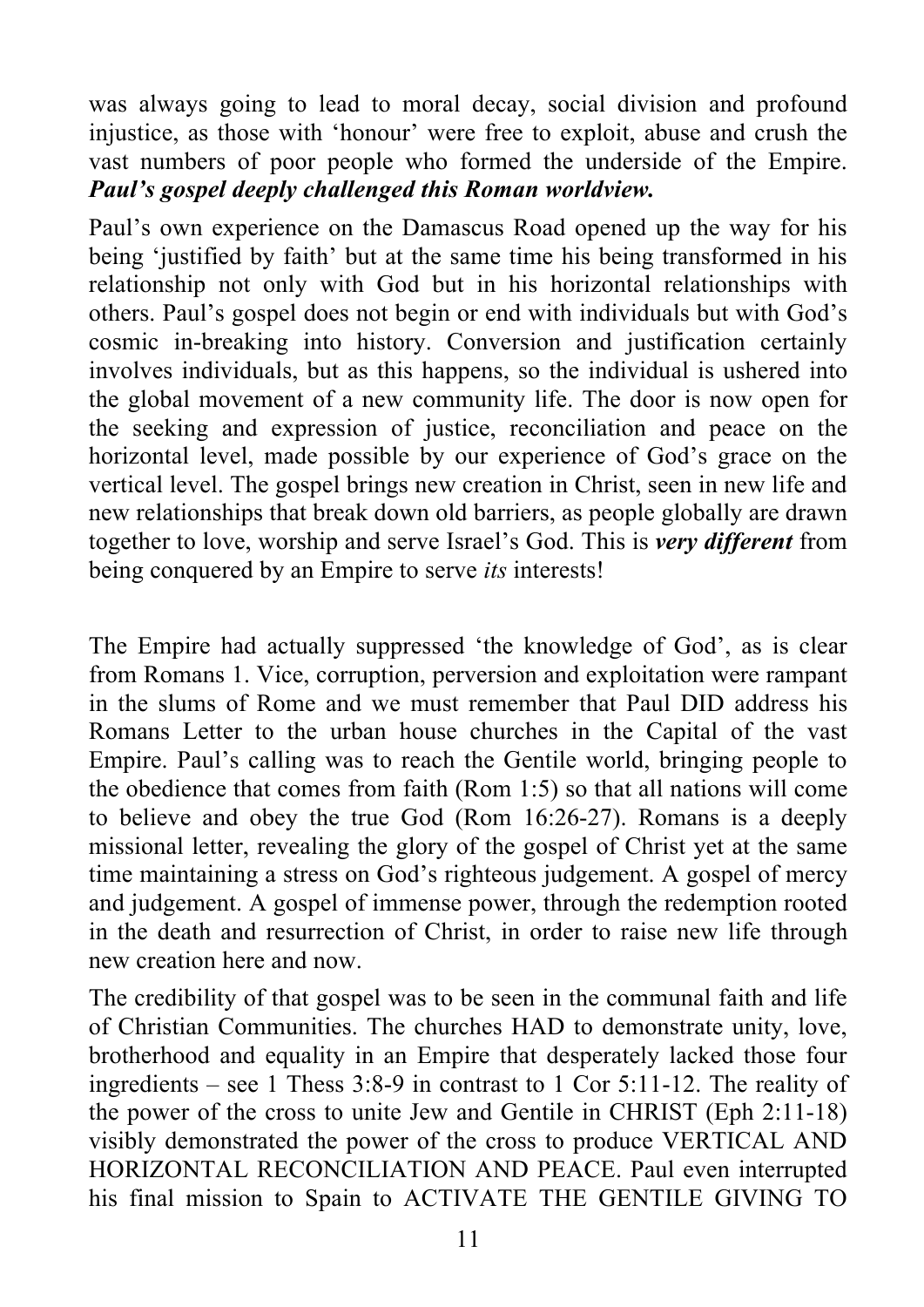THE POOR JEWISH FOLLOWERS OF JESUS IN THE JERUSALEM CHURCH – see Romans 15:25-28; Gal 2:1-10; 2 Cor 8-9. This was the acid test of the power of Paul's gospel of the love of Christ to break down old barriers, to show true unity and to generate a universal act of worship to the God and Father of the Lord Jesus Christ.

This gospel of Generosity through GIVING continues to challenge the universal consumerist society and Church that increasingly dominates the entire globe in the early  $21<sup>st</sup>$  Century. So often today, the opportunity for the gospel to demonstrate the breaking down of barriers and the uniting of fractured societies lies in the hands of the Church in the poorer non-Western world. That Church is making strides towards the reconciliation and transformation of a broken world through the gospel of the grace and righteousness of God. After all, it is God's goal to bring 'all the nations' to the praise, worship and glory of God (Rom 15:11).

Our calling as Christian communities and individuals is to live out a faith that is rooted in, and reflective of, the paradox of God's 'weakness' in the suffering and death of his Son, yet followed by the power of God displayed in the resurrection of Christ. That faith is not to depend on human wisdom, but on God's power. (1 Cor 2:5) Paul's gospel is truly cosmic - for a desperately needy cosmos. The powers HAVE BEEN DISARMED AND DEFEATED BY CHRIST. Millions today suffer poverty, hunger and massive injustice and inequality, forced to live in situations of violence and oppression. Meanwhile the wealthy and privileged, backed by supportive political systems and bathing in the profits of global consumerism, try to convince us that we really are moving towards a time of universal happiness and fulfillment for all! Secularism wants to see religion relegated into the private realm and into the territory of the individual soul. The cosmic reach of the gospel has largely been hidden and masked by the subtle workings of the powers of darkness that have massively influenced and deceived Christian believers today. Western society desperately needs to be critiqued from the perspective of the gospel.

Far from the biblical gospel needing to be demythologized, on the contrary the real need is for the Church to wake up to the reality of the corrupting influence of the 'powers of darkness' on social, religious and political structures, turning them into evil, dangerous and self-interested entities that bring the cosmos into deeper and deeper bondage.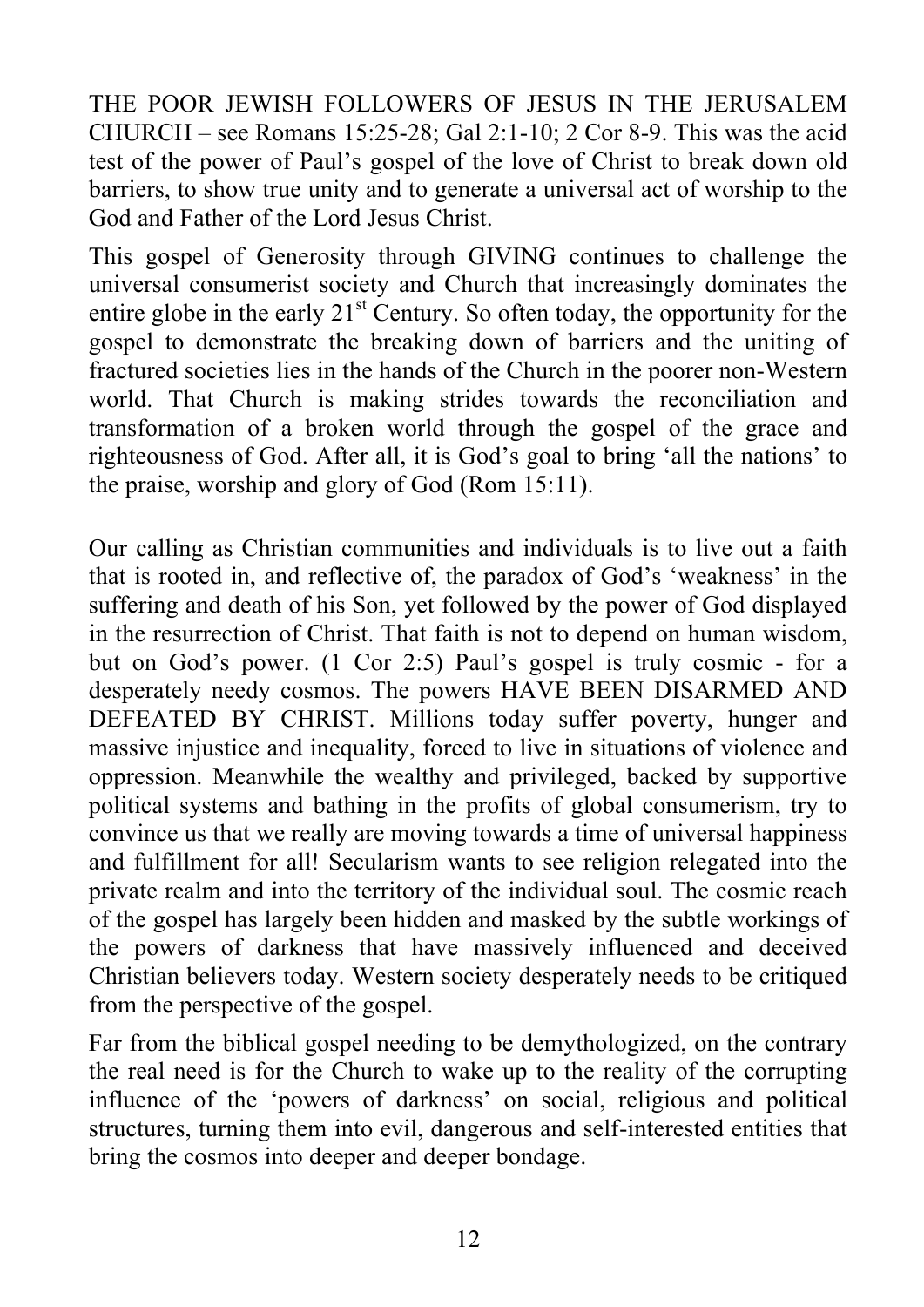Why has 2 Corinthians been relatively neglected and sidelined in ministry? The reality is that true gospel ministry is immensely powerful, effective and life-changing. The 'underside' of such reality, however, is that such ministry is virtually guaranteed to trigger misunderstanding, opposition and assault. Even the most humble, godly and wise ministers will find themselves under attack, at times debilitating, ferocious and capable of stretching us to our limits and to a sense of near-despair over life and ministry. The enemy never ever tires (2:11). The opposition will often feel personal and the temptation is to react either by responding with equal brutality to those who criticize us or by retreating into a shell called 'selfpity' or the quiet parading of all that we've sacrificed over the years for the sake of Christian ministry! Paul in 2 Cor stayed VULNERABLE THROUGHOUT but did respond by patient argument, explaining his circumstances, exposition of Scripture, direct appeal, touches of humour and use of irony. Seldom did he actually name the people who had caused him trouble! His sheer vulnerability was liable to be misunderstood and he had to walk a tightrope line between human weakness and spiritual power.

Some ministers are so serious about their office, status and authority that they rule virtually like dictators, demanding their own way in all church matters and making life miserable for any who stand in their way! Others veer so much in the other direction that they remain tight-lipped in the presence of congregational sin, maintain strict non-intervention where discipline is called for and simply fail to lead! The difficult blend of weakness and strength is the real challenge for us. In a strange and somewhat mysterious way, only those who in their life and ministry have received the 'sentence of death' (1:9) can dare to be judge over others, whilst only those who have been hurt, wounded and almost crushed can be a channel of healing to the needy, the desperate and the crying in this world. Ultimately God 'needs' our weakness more than our strength. Only in union with Christ, empowered by His Spirit and in our own weakness can we glorify God.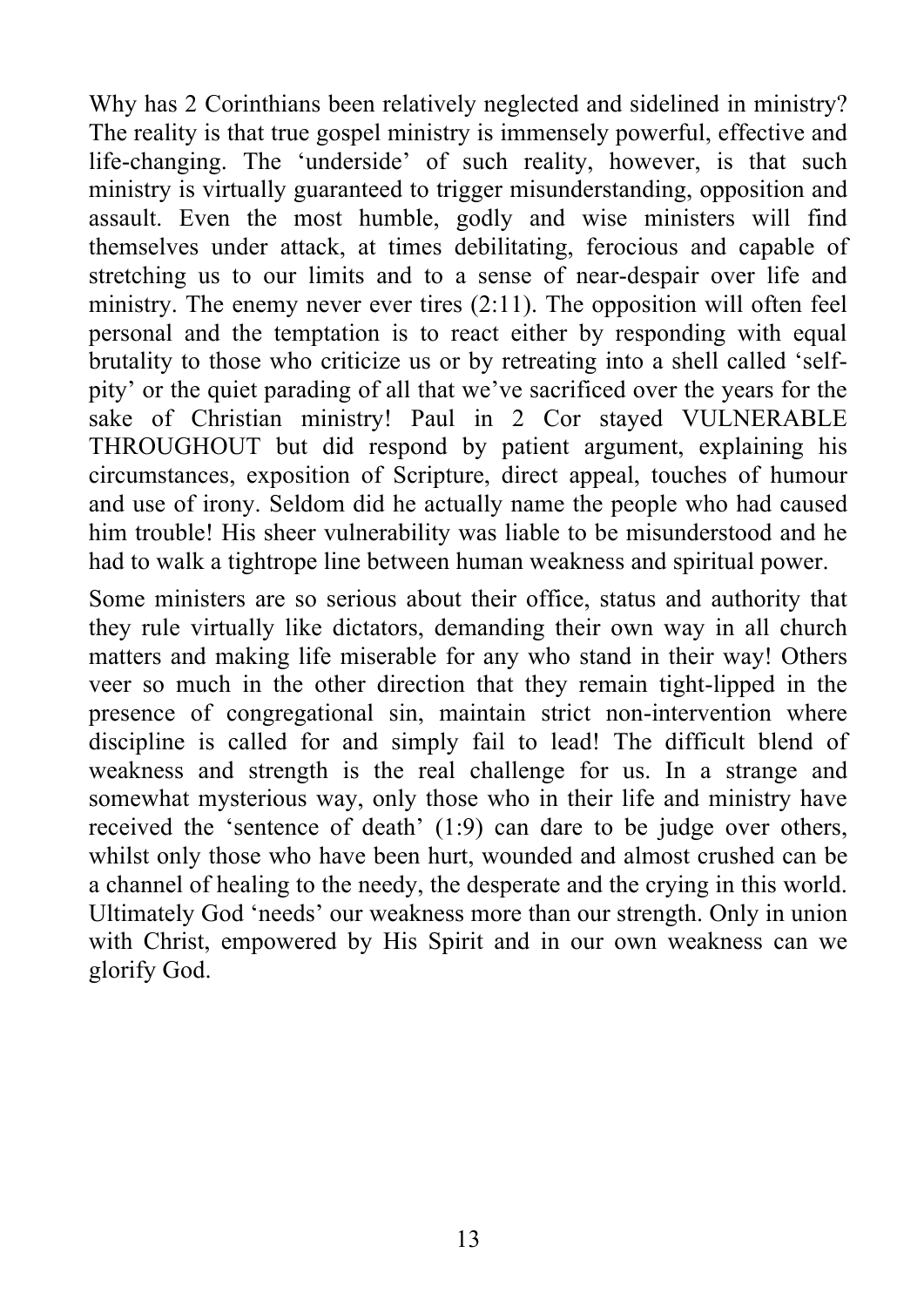#### **Suggested Outlines for 15 Sermons**

#### **with applications of 2 Corinthians in the contemporary world**

#### **Sermon 1 2 Cor 1:1-11 Key themes in 2 Corinthians**

In the first half of Chapter One, Paul opens up a number of key themes which he then develops again in different parts of 2 Cor. Each has major application today.

#### **a) Restoring Fractured Relationships.**

This theme appears also in 1:12-2:11; 2:14-7:4 and 10-13. Remarkable that Paul could dare to call the Corinthian Church the 'Church of God' (1:1) in the midst of all its divisions and fractured life!! New life and renewed relationships are rooted in the GRACE AND PEACE that come from God Himself (1:2). Paul seems here to be using the idea of RECIPROCITY to bolster his argument for unity between himself and the congregation – God comforts the suffering Paul and this benefits the Corinthians (1:6), whilst at the same time, their prayer for him produces his deliverance (1:11). A 'CIRCLE OF COMFORT' is set up in all this – God comforted Paul through the ministry of Titus; the Corinthians had comforted Titus (7:6-7); Paul could therefore comfort the Corinthians plus other churches with God's comfort; Paul's Severe Letter had hurt the Corinthians, so Paul can now comfort the Corinthians. So the 'CYCLE OF ENCOURAGEMENT' spins on. It is not only that we, out of our own experience of suffering, are in a strong position to IDENTIFY with, and comfort, others in their suffering. This mechanism also produces UNITY and LOVE in a church and society of hurting people who are struggling with postmodern ISOLATION, INDIVIDUALISM and INTENSE LONELINESS. The deep ministry of encouragement is rare now.

#### **b) The Character of God**

God brings comfort to His suffering and afflicted people  $-1:4$ ; God has power to raise the dead and deliver His people both within and out of the struggles of life – 1:9-10; God merits our response of praise and thanksgiving because of His character  $-1:3,11$ ; God is faithful to the Church as that Church preaches Christ and experiences the help of His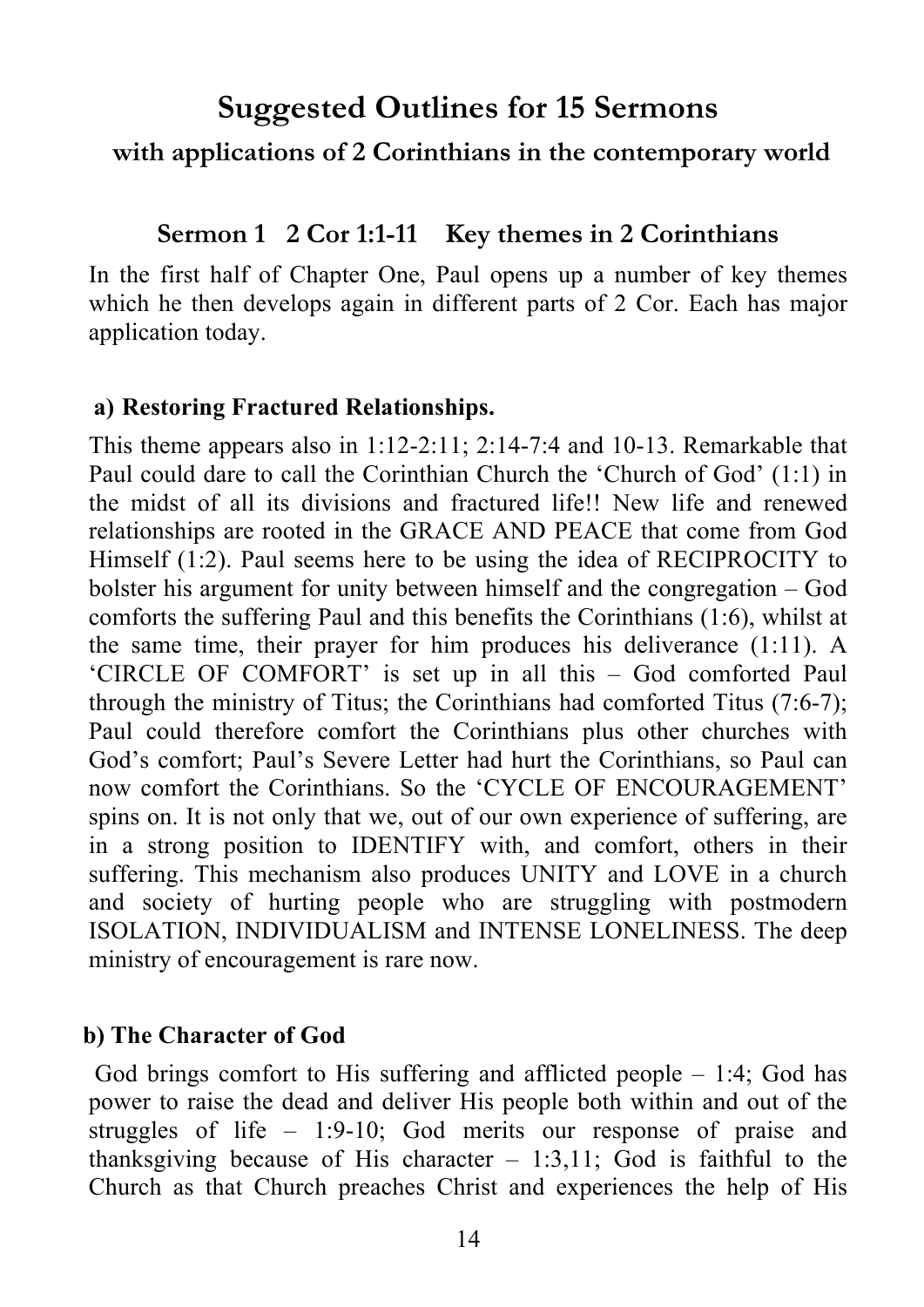Spirit – 1:18,19,22 – see also 3:17-18. DETAIL – Paul has actually adapted a Pharisaic Benediction to produce 1:3-7 in which the Judaizing influence of the false apostles is challenged by the revelation of God as FATHER of His Son, the Lord Jesus Christ.

#### **c) Suffering Among the Lord's People**.

Alongside Paul's recognition of the reality of suffering for Christian people, he also affirms the positives of suffering – a widespread harvest of compassion  $-1:4-5$ ; mutual encouragement among believers  $-1:6-7$ ; the growth of patient endurance in suffering – 1:6; the lesson of deeper dependence on the Lord God Himself – 1:9; evidence of divine power to deliver us  $-1:10$ ; strengthening of our Christian hope  $-1:9-10$ ; witness of God's grace in answered prayer. DETAIL – Because we share in CHRIST'S suffering, the comfort of God Himself flows into us and Christ extends that comfort into others' lives. 'Comfort' = 'encouragement' or 'consolation'. In verse 4 God comforts Paul and Paul comforts the Corinthians. Suffering is inseparable from ministry, lifestyle and Gospel message. Paul's and the Corinthians' sharing of the same 'ministry pain' puts them on a level playing field and his pain enabled the gospel and salvation to reach them. Are WE today ready to be vulnerable?

#### **Sermon 2 2 Cor 1:12-2:11 It's all about relationships in the church!**

#### **a) The Basis Of All Paul's Life And Ministry.**

Paul begins in 1:12-14 by addressing the grumbles and murmurings that would have been circulating among the Corinthians that he was insincere, inconsistent and unpredictable i.e. that his writing, his speech and his actions were out of sync. He had planned and promised a visit to them but the plan had changed! He assures them that he had always been 'simple' and 'sincere', rooted in the grace and power of God. They were the fruit of his work, yielding mutual love/respect.

#### **b) 1:15-2:4 A Change of Plan**

Paul, it seems, had planned to go to Corinth and then to

Macedonia. After that he would travel from Macedonia back to Corinth and then on to Judaea. He failed to make the second visit! The apostle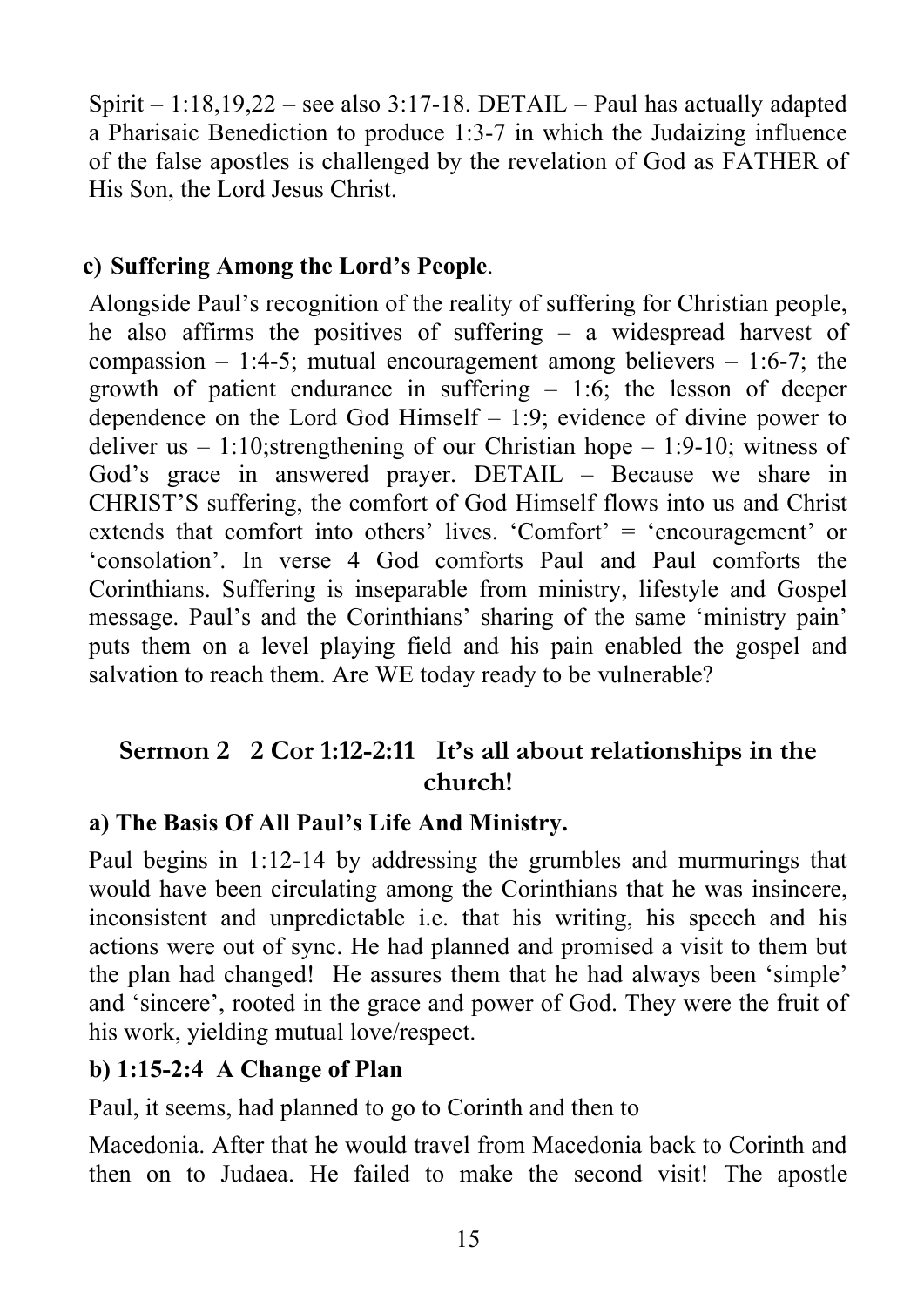underlines the truth that God never fails in HIS promises and in Christ there is never ambiguity. God Himself enables Paul, the church and all believers to exercise faith and faithfulness by anointing us (1:21), setting His seal of ownership on us (1:22), putting His Spirit in our hearts (1:22) and guaranteeing what is to come (1:22). God enables conversion, faith, baptism, reception of the Spirit, resurrection into new life, both here and in the life of the age to come. Paul then affirms that his failure to pay the Corinthians a second visit was actually deliberate because he knew the visit would lead to grief for all concerned and Paul wanted to avoid that! The apostle wanted to be a constructive encourager, not a spiritual dictator, and he is constantly striving to build joyful faith. Paul had already made a visit somewhere between 1 and 2 Corinthians which caused him great pain – see 2 Cor 2:5-11; 7:9,12; 10:10. He didn't want to repeat the anguish of that stressful visit, followed by his extremely 'Painful Letter' to them. His presence in Corinth on a second visit would have caused problems for the person who had previously offended him and Paul wanted to avoid that. It seems that the church had failed to support Paul. Paul had probably been in an impossible situation whether he had visited or cancelled!! Thus Paul pleads their trust in him on the grounds that he ALWAYS makes plans by prioritizing God and Gospel.

#### **c) Paul responds to fractured relations in the church**

This could refer to one of Paul's opponents having insulted him or abused Paul's apostolic authority. It could refer to the case of the man caught in an incestuous relationship (1 Cor 5:5). It could be an independent and individualistic 'go-getter' or 'mover and shaker' – perhaps one of the false apostles or an over-ambitious leader - who had challenged Paul's position. Paul believes the rebuke/reproof of the offender has been sufficient and restoration/peace must now be sought and maintained. Paul has urged forgiveness, love, restoration and church-upbuilding FOR THE SAKE OF THE CHURCH. He forgives and forgets and frees himself from the pain of being criticized. Not only that, but Satan would win if the church had failed to discipline at all OR the person had lost heart and fallen from faith OR the Corinthians had refused to forgive and restore the person, once the matter had been dealt with! A tricky tightrope walk for Paul…. and the church! A tricky balancing act in which the Corinthians needed to affirm TRUST in Paul! Real power in the Church is the POWER OF LOVE.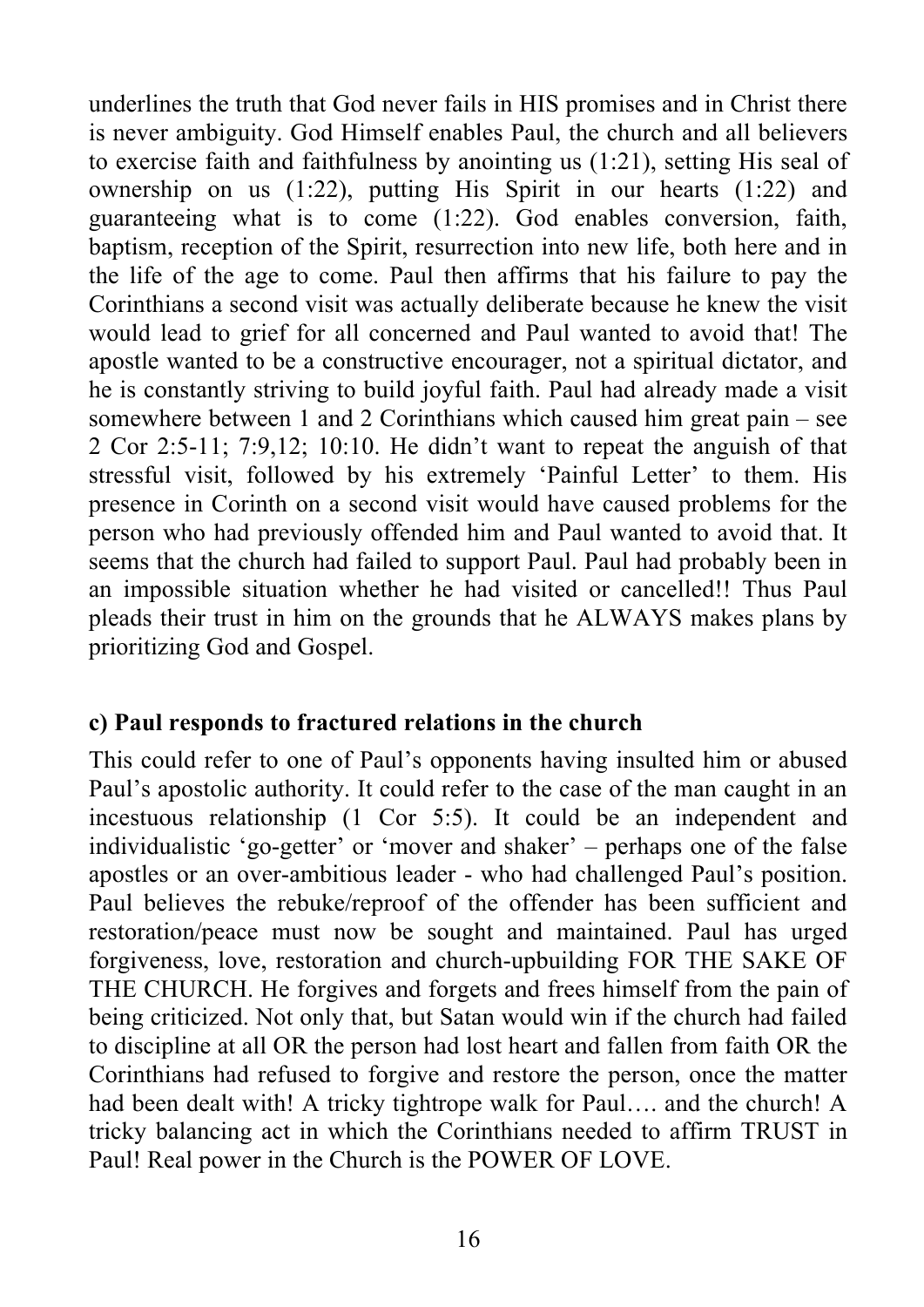#### **Sermon 3 2 Cor 2:12-3:6 Confident and competent because of the divine Trinity alone: essentials in the life and ministry of a pastor.**

#### **a) Sheer Vulnerability.**

Paul was desperately awaiting news from Titus on the latter's return from Corinth. How were the believers, following Paul's painful visit and letter of tears? Here is a great opportunity for the gospel (vv 12-13) but Paul is preoccupied and in a stare of emotional turmoil. Anxiety over the Corinthian Church, and its being led astray by the false apostles, is crushing his spirit. The apostle is torn between PEOPLE AND PLANS and Satan seeks to deflect him. This gospel opportunity is lost, yet God knows and understands our human limitation.

#### **b) Suffering and Apparent Failure.**

Paul had lived as an enemy of God but God had conquered him on the Damascus Road and now leads him as a 'slave of Christ' ultimately towards his death in Christ, so that Paul can reveal the power and glory of God. Yet in this life, Paul and his workers are BEING led in the Roman triumphal procession as 'defeated' soldiers, dragged along in pain, anguish and humiliation in order to bring glory to the conquering Emperor.

What is ACTUALLY happening is that by this suffering, Paul is spreading the knowledge of Christ. Such saving knowledge will turn people either to life or to death – no middle ground here. God is able to overcome and use for His glory our ministerial weaknesses and in effectiveness. God was able to handle Paul's anxiety and ultimately did not have to depend on Paul's ability or stability in order to perform and complete His work in and through the gospel. Only God Himself in the Trinity is equal to such a task (v. 16). Jim Elliot – 'Father, make me a crisis man. Bring those I contact to decision. Let me not be a milepost on a single road. Make me a fork, that men must turn one way or another on facing Christ in me'. Verse 17 shows just how our speaking sincerely 'before God' means that our lives are continually open to God and the truth of our message will be visible in us and to others! Cf. the false teachers who were triumphalist in tone (v. 14), seeing themselves as competent (v. 16), trying to impress (v. 14) and having the right credentials (3:1-3).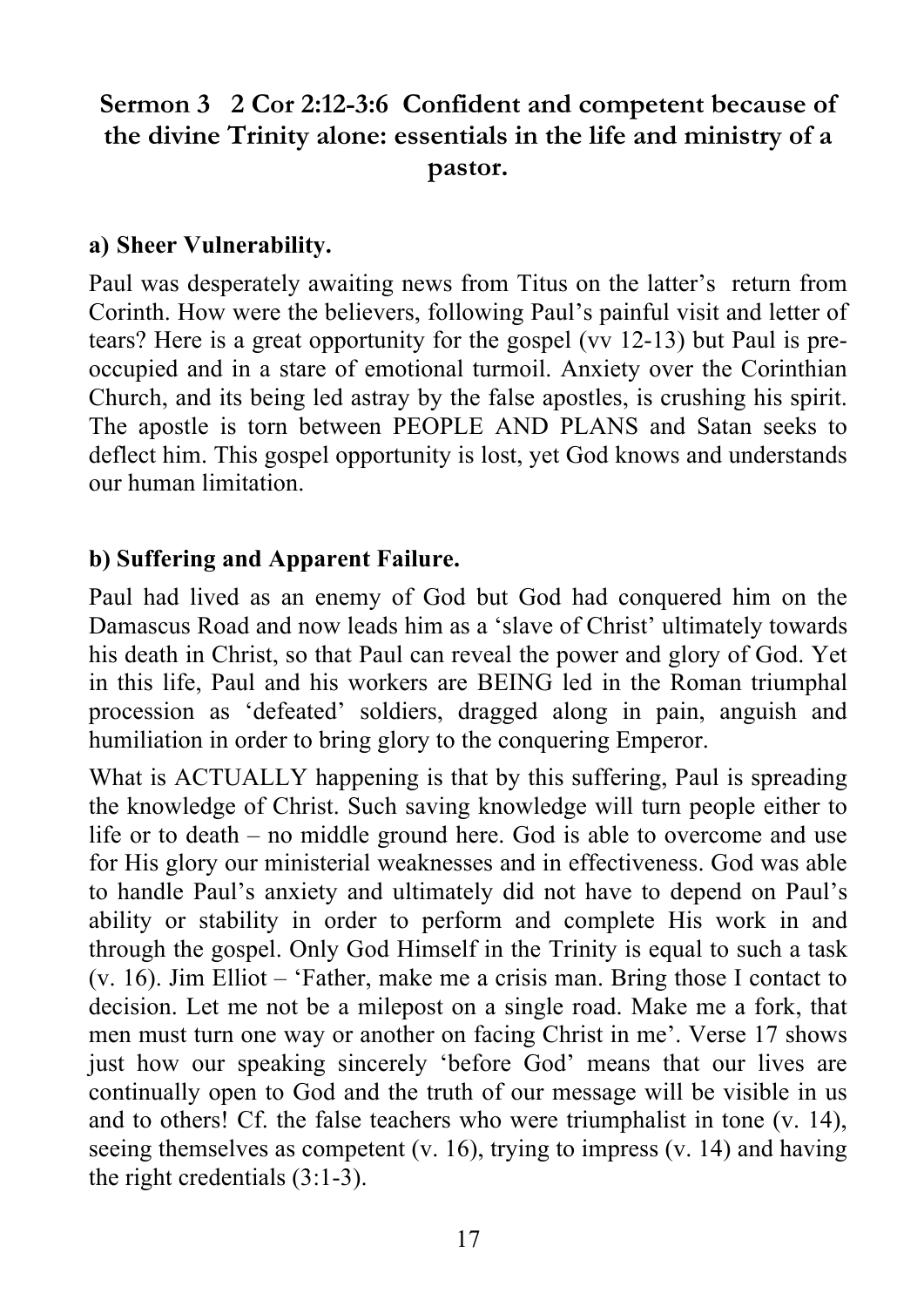#### **c) 3:1-6 Spirit-Filled From God Himself**

Some false apostles were claiming that Paul's lack of supportive letters was evidence of his unsuitability for ministry! Indeed, it seems that some of the deceiving intruders into Corinth were suggesting that Paul had written his own false letters of recommendation for himself! Paul's response was that the very existence and growth of the church in Corinth was evidence of the Spirit's work in and through Paul and his co-workers. He didn't need any human letters. This clear evidence was there for all to see. Evangelism is not just about giving out tracts! The evidence of the Spirit's work lies in CHANGED LIVES. Likewise our competence for ministry comes from the Spirit (3:5 cf. 1 Cor 15:9 and 1 Tim 1:15). The New Covenant is an internal power, not an external code. The Old Covenant kills because it makes external demands without giving the inward power to obey. The New Covenant gives life because it is at work internally to change a person's nature (Eph 4:24). It is this New Covenant that the apostle explains in depth & detail in 3:7-7:4. Jesus' death and rising unleashed the SPIRIT!

#### **Sermon 4 2 Cor 3:7-18 New covenant ministry and ministers – glory, spirit and freedom**

#### **a) 3:7-11 Ministry**

It seems that a number of Paul's opponents in Corinth had allegiance to Moses and the Law. Paul argues that if the Old Covenant glory was great, even though the law was transient and temporary, then how much greater was the New Covenant's unfading and permanent glory! The Old brought a legal relationship that produced death – the penalty for law-breaking (v.7) and condemnation (v. 9), whilst the New conveyed a familial relationship that yields Spirit (v. 8) and Righteousness – the state of being declared innocent or acquitted (v.9). 'When the sun has risen, the lamps cease to be of use'. The Old has been eclipsed by the New! Paul wants to celebrate the glory of the New Covenant and the privilege of living and working as a true apostle of the Christ, as the Spirit brings life and vindication instead of death and condemnation! How easy it is to lose sight of this glory when our lives and ministries might seem to be adrift and apparently not bearing much fruit.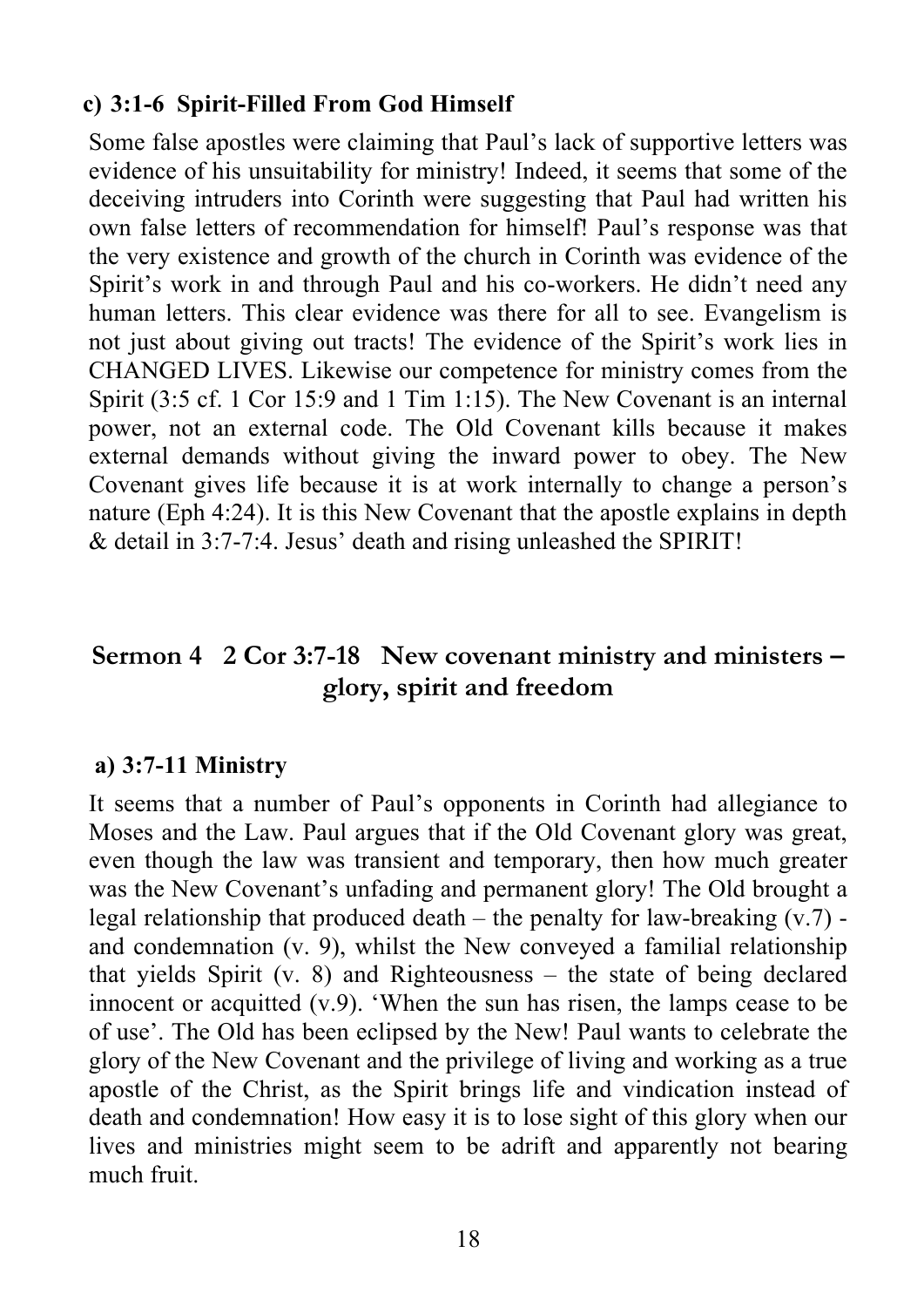#### **b) 3:12-18 Ministers**

God fulfilled His promises to His people Israel THROUGH HIS CHRIST, THE MESSIAH. It may be that Paul was being accused of gospel arrogance and a failure to be successful among the Jews. Paul responds by arguing that New Covenant Ministers can indeed be 'very bold' (v.12) and very open (v.13). These verses are actually a commentary on Exod 34:29-35 and Paul is thinking not only of the fading glory of Moses' face, but the eclipse of Mosaic ministry. The reading of the Law did, and still does, produce a dulling and sluggishness of the mind. A veil hung over the Old Covenant and another veil (v.14) hangs over the heart and mind (v. 15). For the Jew, the 'heart' was the focus and centre of spiritual and intellectual activity, but the Jews could not grasp the truth of salvation history. Paul moves from the idea of Moses taking away the veil when he spoke to God in the tent of meeting to the truth that ANYONE who turns to the Lord – who is the Spirit (v. 17) - will experience the removal of the veil by the very work of that Spirit! Such a person is SET FREE – from death (Rom 8:2), from sin (Rom 6:18,22), from the law (Gal 5:1-3) and from condemnation (Rom 8:1)

As ministers of the New Covenant, in contrast to Moses, leave their faces unveiled, so they reflect God's glory! Whereas the Israelites had to be prevented from viewing the glory, Paul lived and ministered with an openness in the gospel that allowed people to see the glory. Paul longed to make his message as open and clear as he possibly could. As we reflect knowledge of God into the world, so the inner transformation of lives takes place. The Spirit brings understanding about the transient nature of the Old Covenant and gives/validates the 'unveiled' truth of the gospel, through the lives and ministries of the new covenant ministers (3:2,18)! This glory comes from the LIFE-GIVING SPIRIT, not from a DEATH-YIELDING LETTER (3:6-11). The veil was needed because of the hardness of heart of the people of Israel but Paul speaks OPENLY and without any kind of cover of secrecy or rhetorical deception. It is the Spirit's work to soften hearts, to heal, to change people and to bring new life ie to give glory! This glory can be seen and recognized by faith in those who have been set free. We are agents in this!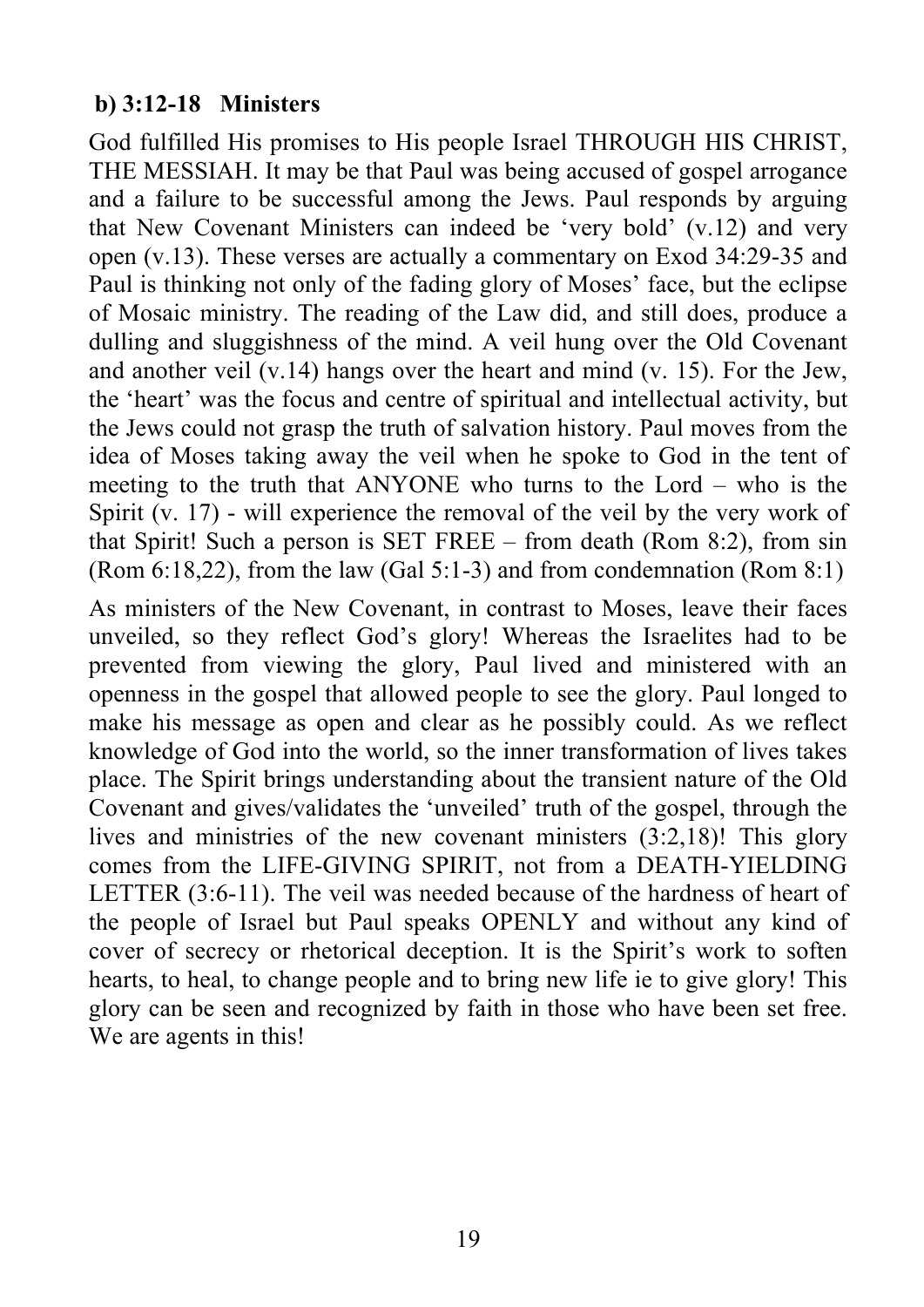#### **Sermon 5 2 Cor 4:1-5:10 Reasons from God not to lose heart and not to give up ministry**

**4:1,16a 'Therefore, we do not lose heart'** 

**5:6, 'Therefore, we are always confident'**

#### **a) 4:1-6 Ministry from Start to Finish is by God's Mercy and Grace**

This ministry is that of the 'Lord, who is the Spirit' (3:18). The key for Paul is that he does not have hidden motives, he does not use deception and he rejects any misuse of God's Word. On the contrary, the apostle proclaims the Word PLAINLY (4:2) and that is how God by the Spirit transforms both himself and all believers. Satan works on the human mind to keep it in a state of darkness, ignorance and unbelief about gospel truth (4:4-6) and this is painful and discouraging to watch. The world left to itself cannot understand divine power and glory, nor can it grasp the wisdom of the Cross, nor can it fathom why on earth Paul/his workers/his churches/ourselves are called to weakness and suffering! Our calling is to play our part - to preach Christ crucified and live obediently and sacrificially to His glory, not to exhibit our own pride, boasting, egocentricity, personality cult or entertainment. God will honour authentic and genuine ministry. No true transformation can occur without Christ (3:18) and this is exactly what happens when God 'gives us the light of the knowledge of the glory of God in the face of Christ'(4:6). A brilliant reason not to lose heart as we preach.

#### **b) 4:7-15 Ministry Carried Out In Our Own Frailty And Weakness Will Be Empowered And Sustained By God Himself**

Suffering actually is part of God's intentional design for our gospel ministry. Paul challenges those who boasted only of their own supposed 'strengths'. The jar of clay is easily damaged, chipped and broken but the gospel message, light and power contained within it is totally safe and untouchable. Indeed, this power is what sustains us in life and ministry. We are repeatedly knocked down but not actually knocked out (4:8-9). Our own weakness in the hands of a powerful God becomes part of that 'foolish' message of Christ's death as a crucified Messiah. It is our suffering that continues to reveal God's saving activity (4:10-12). Believing-speakingsuffering is inescapable for believers. Our suffering, like Paul's, is more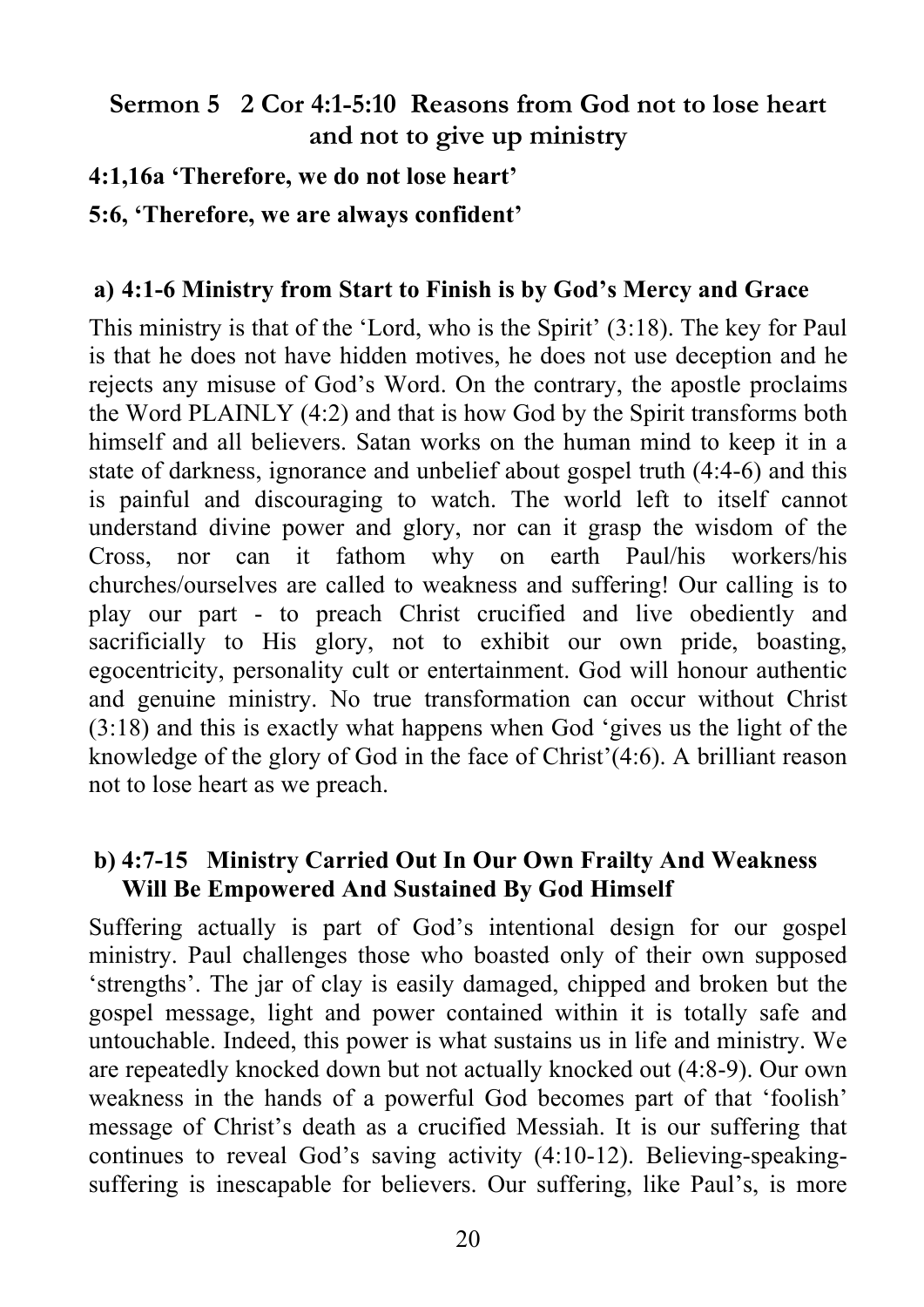bearable BECAUSE God's power is more visible in our pain and is therefore more effective, bringing new life to others by divine grace and mercy. Paul will go on to suffer/speak the truth, without giving up, since many will be reached, thanks be raised and glory will go to God (4:13-15).

#### **c) 4:16-5:10 Ministry Is Glorious Because Eternal Glory Is Sure**

Paul, like ourselves, is outwardly wasting away and heading towards death, but inwardly, invisibly and secretly, he is being renewed and moving towards glory. In his suffering he is sharing Christ's death and receiving new life. This needs the exercise of faith, outside of our sight. Paul is 'living out' the death of Christ – suffering and affliction – in order to experience the new life of resurrection here and now and later the weight of glory God is working in him and for him. That's why he doesn't lose heart! In 5:1-10, Paul longs for final redemption in a new heavenly body for this is God's ultimate purpose for us  $(5:4-5)$ . Free at last from earthly affliction. The Spirit guarantees glory - by His grace, but Paul does also warn that believers will be judged by Christ on their works. (5:10).

#### **Sermon 6 2 Cor 5:11-6:2 The ministry God has given us – reconciliation**

#### **a) 5:11-13. Our Own Discipleship Is The Foundation Of Our Ministry.**

Paul longs to please Christ through his journey of walking by faith and his goal is to persuade others to do the same, grounded in the revelation of Christ as Judge. This ministry of Paul is 'plain to God' (4:2; 5:11) because of his call, his preaching of Christ, the integrity of his life, his suffering and the work of the Spirit in and through Paul. The apostle wanted to underline the AUTHENTICITY of his ministry by underlining its characteristics to the Corinthians, so that they could explain this to those Corinthians and false apostles who simply could/would not accept it. In v. 13 there is an explanatory word 'for' – if Paul is out of his mind, this may refer to his ecstatic experiences/visions, but he is always in his 'right mind' when he focuses on teaching and preaching to build up his churches.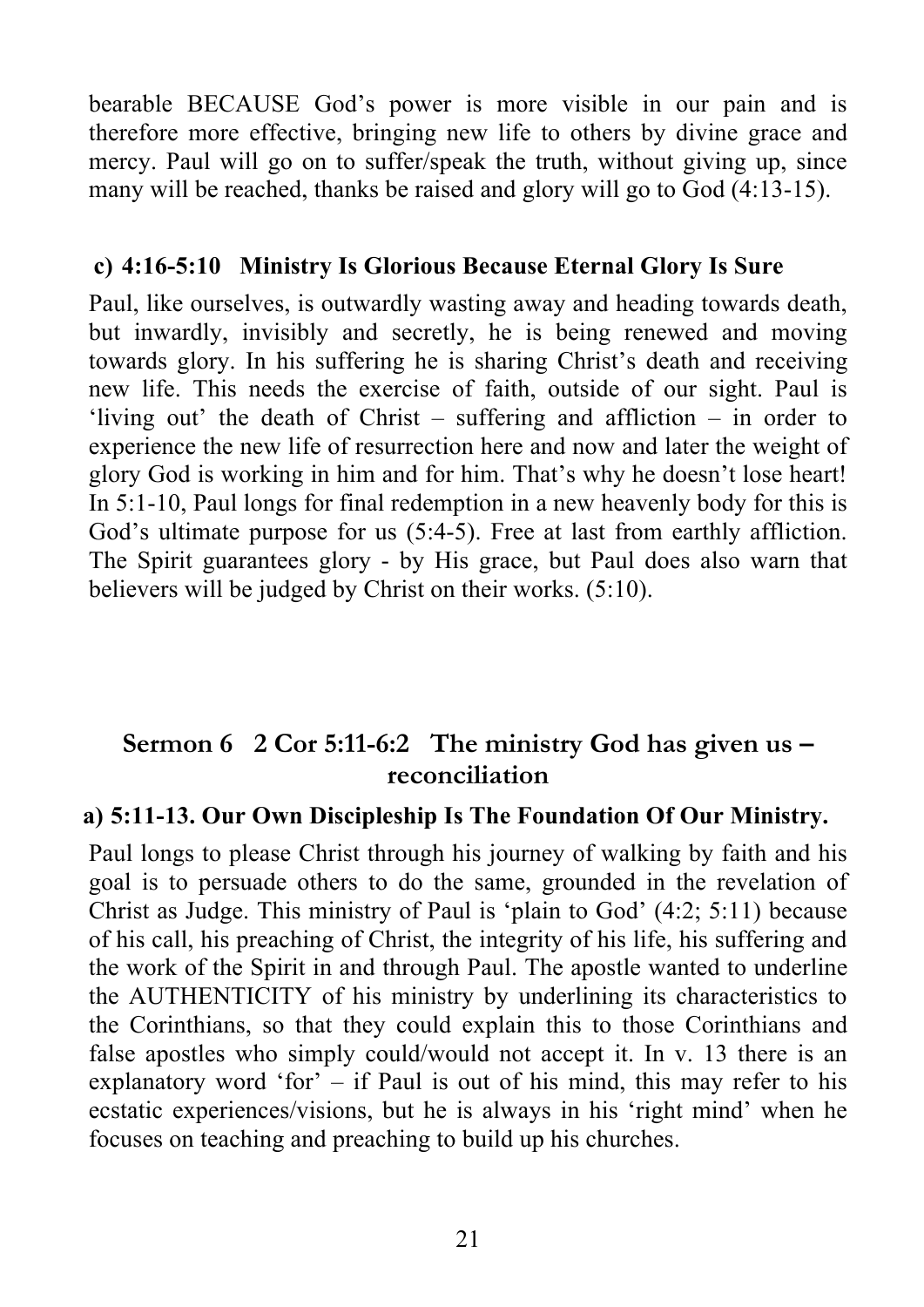#### **b) 5:14-15. The Great Reversal in Paul's Life and Thought**

The death and resurrection of Christ has given Paul a 'right-minded' view of life. Christ set aside his glory in order to reconcile. Paul has therefore now set aside his own interests in order to serve Christ and His Church. Our ministry now is driven by the LOVE OF CHRIST and it takes the form and nature of our PARTICIPATION IN CHRIST'S DEATH AND RESURRECTION. As we have died with Christ to our old way of life under the power of sin, so we are now raised to a new life in Him under the power of the Spirit.

#### **c) 5:16-6:2. The Nature of Reconciliation.**

In v. 16 Paul had once ridiculed the idea of a 'crucified Messiah' and saw Christ's death as a curse from God on his own sin (Deut 21:23; Gal 3:13). It may be that in a similar way, Paul's opponents were thinking in a worldly way eg. that Paul's whole ministry was invalid because he suffered so much, lacked power and was deficient in status. Hence they hopelessly misjudged Paul. Verse 17 states how the New Covenant has brought about the NEW CREATION – already but not yet fully consummated!

This is seen in profound moral change that comes from the Spirit of God as we are reconciled with God. It is all from God because Christ's death is a substitutionary sacrifice for  $sin - sec$  the stunningly humbling verse 21! Christ takes on OUR sin and we take on HIS righteousness. Christ's atoning death yields a new creation because it enables God not to count sin against us and at the same time enables the Spirit to live in us without destroying us (2 Cor 3:7-18). This message and ministry of reconciliation has been put into human hands – Paul's, his workers' and ours'. Paul in 6:1-2 can thus urge the Corinthians to respond to grace and live a new life, which includes reconciliation not only to God but also to others, especially those who have offended us.

How are we to re-kindle our confidence in the power of the gospel? Have we lost a sense of 'sin', 'fear of God', 'judgment', 'atonement', 'hell'? Have we grasped the corporate and cosmic senses of 'reconciliation'?

How should the Church express the LOVE OF CHRIST (5:14)? – how do we care for all people? Texting? Writing an E Mail? Costlier will be our offering of practical help and our giving of time to provide a personal, living presence alongside those in real need. Because of the gospel, we all as ministers are called to embody in our own lives the faithfulness of God.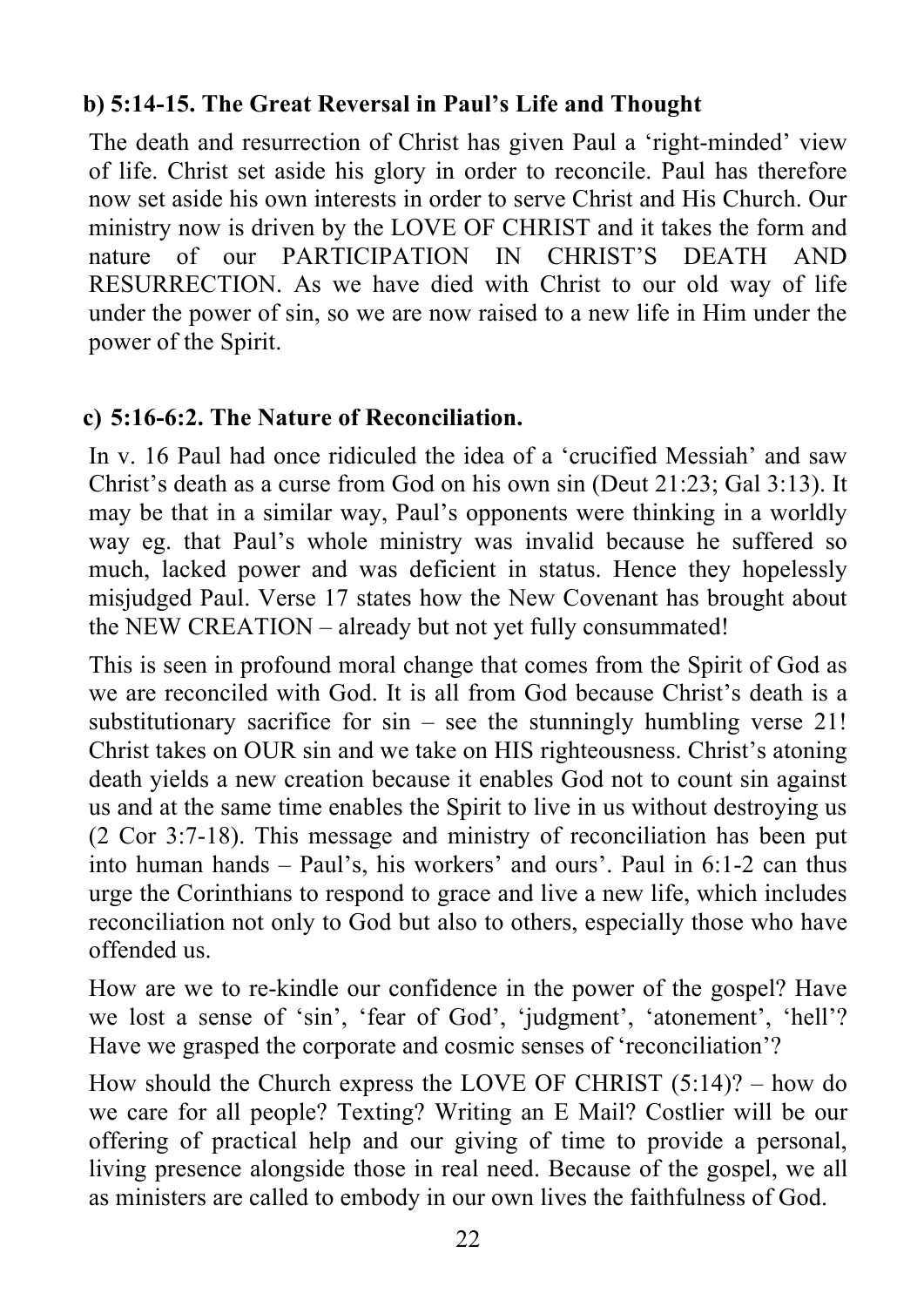#### **Sermon 7 2 Cor 6:3-7:1 Reconciliation in practice: more key qualifications for ministry.**

#### **a) 6:3-10 Acid Tests For Ministry: Struggle and Perseverance**

Paul lists 9 struggles in vv. 4c-5, followed by 8 divine graces to sustain us in vv. 6-7a! He compares his inner reality in vv. 8b-10 with the way some perceived him! Paul's apostolic ministry was validated by his deep affliction, pain and suffering. Like Jesus, the Suffering Servant, Paul ENDURES PATIENTLY IN HIS SUFFERING. Paul had to cope with oppressive opposition from a hostile world, with the inevitability of suffering in service and with feeling trapped by circumstances that were beyond his control. Physical beatings, sleepless nights and exhaustion. In all this, Paul addresses stubborn minds with Holy Spirit empowering. Some criticize Paul and make false reports about him (vv. 7b-8b) but this genuine apostle still shows ethical righteousness, even under pressure. Accused of many things in vv. 8c-10, yet what really counts is God's view! Paul accepts the validity of some criticisms but the false teachers simply cannot see that Paul's living out, in a real but partial sense, the death and rising of Christ, is what actually authenticates his apostolic ministry. Those who fail to see this are probably also misunderstanding the gospel!

#### **b) 6:11-13. Called To Be Loving, Open And Vulnerable**

It was through Paul's ministry that this church was reconciled to God and thus appropriate that these Corinthians now be reconciled to Paul. 'Hearts' meant thoughts AND feelings. Many in the Corinthian Church have not treated Paul well – disloyal, immoral in living, involved in Greco-Roman cults, accusing Paul of powerlessness, toying with Jewish cults, slandering and shaming Paul, ignoring him, suggesting that Paul has refused their financial help, yet has secretly filled his own pockets from the Jerusalem Collection! Paul on the other hand loves these Corinthians and longs for them to see that his life and ministry are being shaped by the death and resurrection of Christ – and therefore authentic and legitimate. He wants the Corinthians to be open, loving, vulnerable and direct in speech.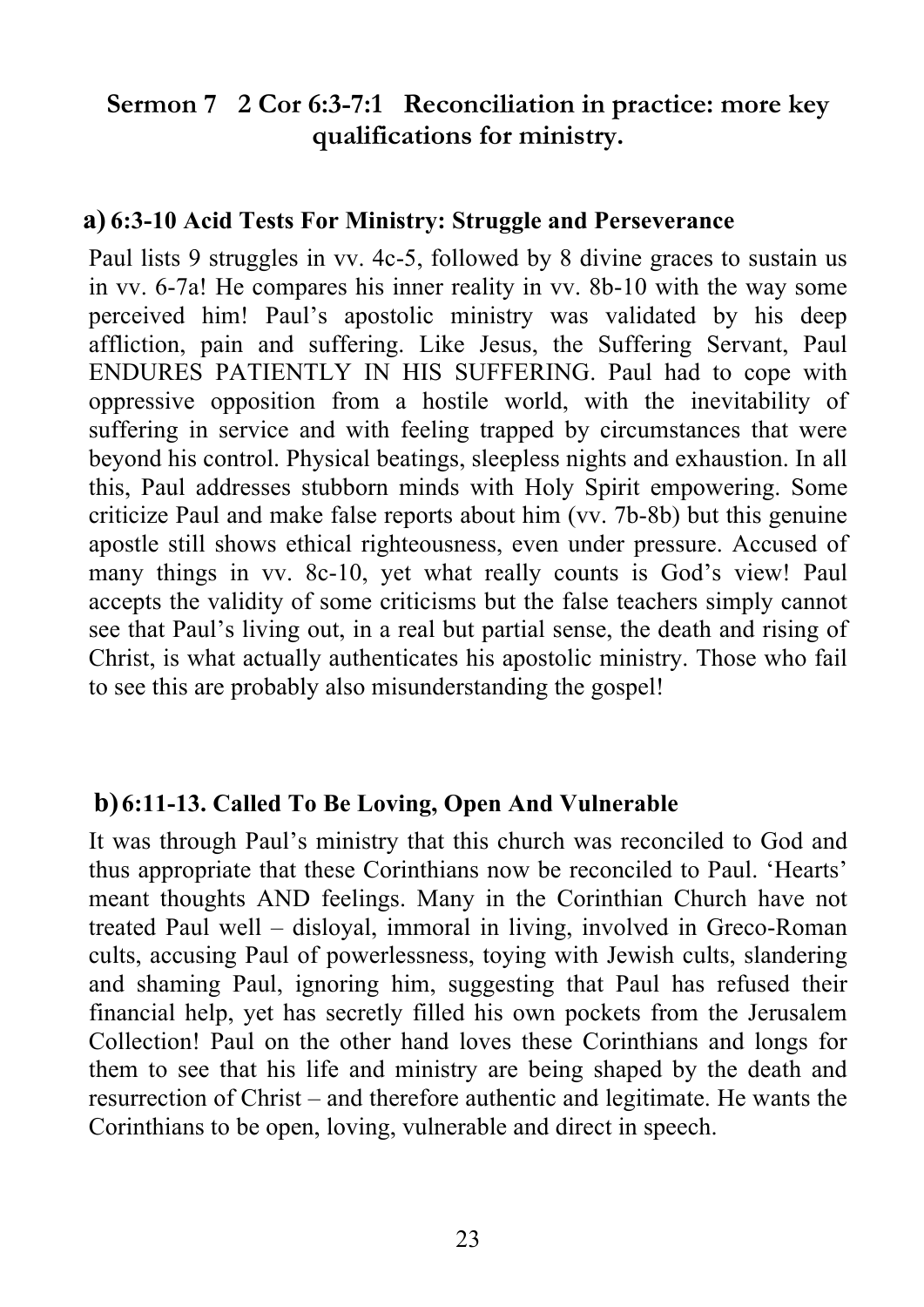#### **c) 6:14-7:1. Living Holy And Authentic Lives In A Hostile World.**

If the Corinthians enter compromise and syncretism with other cults, this will distance them from God AND from Paul because it would actually deny the reality of the Spirit's presence and activity among them all. Thus the theme of New Covenant of the Holy Spirit is very much still uppermost in the apostle's mind. Thus reconciliation leads to new creation which means repentance, faith, holiness by the Spirit and separation from evil. We are God's temple 6:16. Paul refers in v.15b to separation in a cultic worship context but not in social settings and relationships – see 1 Cor 5:9-10. The apostle Paul adopts a strongly pastoral position in 7:1, referring to the Corinthians as 'dear friends' and including himself in the 'let us purify ourselves'. Reason? The indicative promises of God in 6:17-18 MUST lead to the imperative of holistic and holy Christian living in 7:1. We belong to God and MUST therefore separate from Gentile cultic contamination and partnerships. In all this, we are called to seek a healthy balance – between grief and celebration. Life is not all about glory, celebration, divine provision and no troubles! Nor is it continual problem-solving and gloomy misery!

#### **Sermon 8 2 Cor 7:2-16 Working out relationships in the church context**

#### **a) 7:2-4 Need for Mutual Love**

It may well be that in vv.2-4 Paul is responding, by denying, accusations that he had wronged, ruined and defrauded the Corinthians. This had soured the church's relations with Paul and the latter assures the church that he loves them very deeply, with all good will and even to the point of death. The apostle agonized daily over all his churches, desperately wanting God's absolute best for them. Paul had full confidence in the church that gave him no end of heartaches and headaches! The apostle can thus affirm that he has joy and comfort even in painful experiences and circumstances.

#### **b) 7:5-7 God Uses His People to Minister Comfort**

Paul picks up again in 7:5 the story of 2:13 when he had been struggling inwardly and outwardly whilst waiting very anxiously for news of Corinth via Titus. The latter had reported to Paul good news of much positive response from the Corinthians, though one wonders just how much had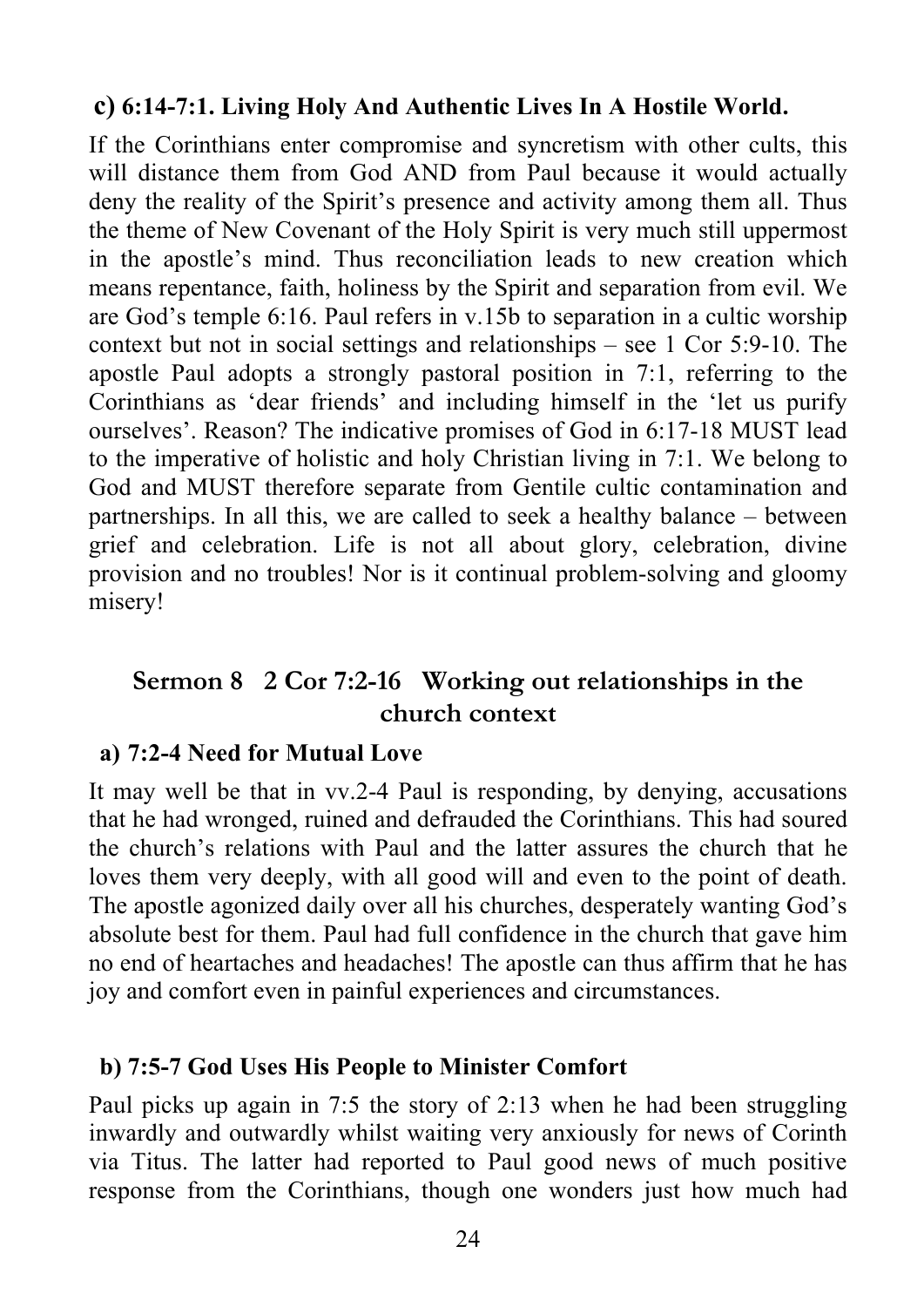REALLY changed in that problematic church! Is it healthy for a minister to try to find out EVERYTHING that might be wrong in the church?! It looks as if the Corinthians had wanted Paul to visit them, but when Paul HAD made his second visit, he had been criticized and humiliated by a visiting missionary and it seems as if the Corinthians had not upheld or defended Paul! Ministry is at times a very rocky road and will produce strong and sudden mood swings. How much leaders – ministers, elders and deacons – need encouragement.

#### **c) 7:8-12 Firm Action Produces Positive Results**

The apostle had written a very strong letter to the Corinthians (the 'Severe Letter' of 2:4) which distressed him greatly, as well as hurting the Corinthians. However, this letter had led to genuine and sorrowful repentance from the church. Rather than producing anger or resentment, this has led the church to deal with the issue of that previous attack on Paul that had insulted the apostle by challenging his position and authority. The Corinthians now realized afresh the depth of Paul's love for them and their own indebtedness to the apostle. Paul was relieved at Titus' report to see evidence of their repentance and spiritual progress, whilst the Corinthians were relieved that Paul was not going to be furious with them! An example of godly sorrow leading to repentance is that of Peter (7:10) in his tears and desire to follow Jesus seriously. A cause eventually for great rejoicing! Judas on the other hand had betrayed Jesus and his worldly sorrow led him to throw away his 'wages' at the feet of the chief priests before he took his own life! Two types of sadness with very different outcomes! The Corinthians had indeed been hurt by Paul's strong words but the effect was to sort out their communal life and put their support behind the apostle.

#### **d) 7:13-16 The End Result – Encouragement all Round**

Titus was impressed with the Corinthians – at least for the moment – and was able to move the Jerusalem Collection forward. Paul's positive description of the Corinthians to Titus had proved correct during Titus's visit. Everyone has been encouraged and Paul feels that he and the Corinthians are now 'singing from the same hymn sheet' re the apostle's gospel mission and message. Ultimate encouragement for Paul lies in this gospel truth, in the Word of God and in the power of the Holy Spirit. The Corinthians HAD been led astray but are back!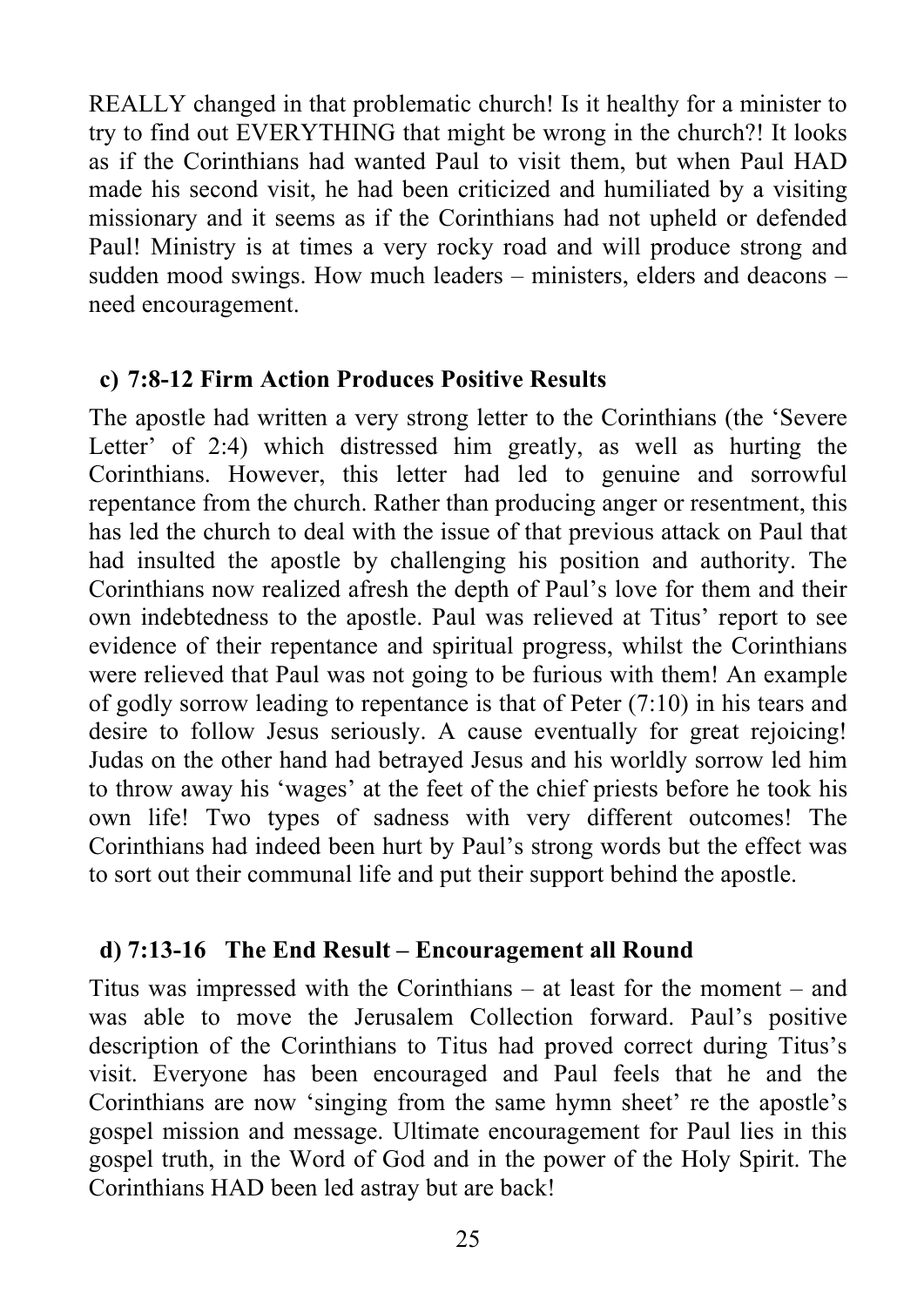#### **Sermon 9 2 Cor 8:1-15 An acid test of spirituality: activating the grace of giving**

The trigger for the Jerusalem Collection, raised by Gentile Churches was the severe famine during the reign of Claudius (AD 41-54), which put enormous economic strain on the already poor Judean believers in and near Jerusalem - a great opportunity to show the interdependence of all Christian believers. The project met various obstacles and took 10 years to complete (AD 46-57)!

#### **a) 8:1-9 Paul's Strategy in 'Fundraising'**

The apostle doesn't actually mention the word 'money'! Paul's main concern here is about WHAT GOD IS DOING IN HIS CHURCHES. He states his 'complete confidence' in the Corinthians s (7:16) and as he praises them in this way, he then makes his appeal – he uses their independent and competitive spirit to compare them with another generous church in poverty-stricken, but joyful, Macedonia; he uses the Corinthian stress on 'excellence' to call for them to excel in giving (8:7); he uses their fear of 'loss of face' to remind them that he has already praised them to the Macedonians (9:1-2) and to urge them not to risk the shame of visitors arriving and catching them unprepared (9:4); he uses the example/model of Christ himself re grace, giving and generosity! (8:9) Paul uses the word 'grace' 10 times in different ways in 2 Cor 8-9, starting with God and offering SOUND REASONS for Christian generosity. The Macedonians gave beyond their ability, elected to do this by free choice and showed right priorities. (8:3-5) Paul praises the Corinthian gifts in 8:7 and then immediately refers to giving as also a gift of God's grace! Paul writes very directly to the Corinthians on this potentially sensitive/explosive issue of giving. For Paul, the test is the church's need to demonstrate love and a voluntary, sacrificial, servant spirit that will enrich OTHERS. (8:8-9).

#### **b) 8:10-12 Put your Money where your Mouth is!**

The acid test in the church is not only taking the initiative to come up with the idea to help, which the Corinthians had done well, but to take ACTION and to PERSEVERE, even when obstacles arose and 'spanners were thrown into the works' that threatened to delay or prevent completion of the action!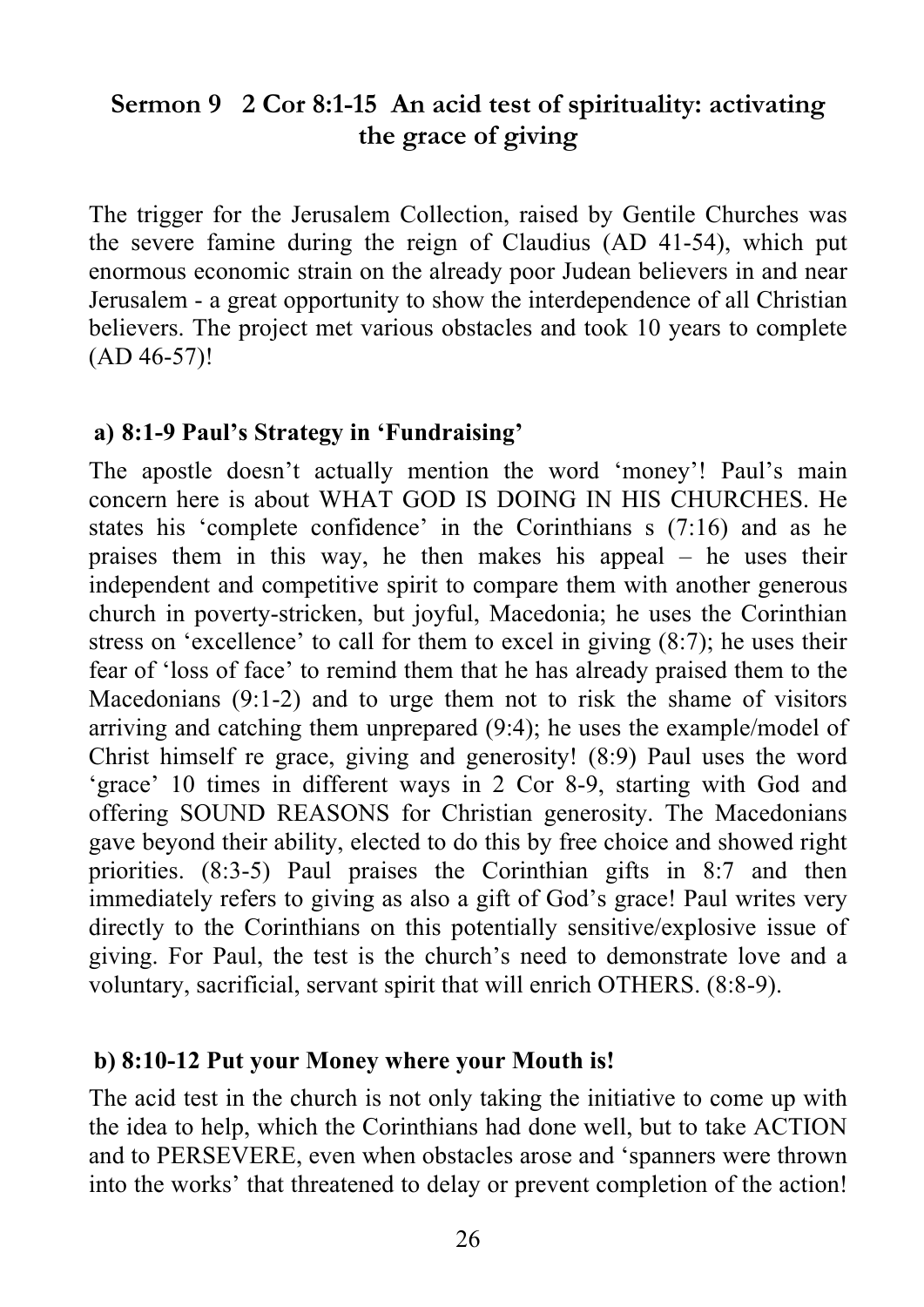When the Spirit of God is at work, spiritual opposition will arise. The Macedonians had completed well and Paul will uses their help to apply some pressure to the Corinthian collection for the Jerusalem poor. Good intentions and promises are widespread in the church. When initial energy and enthusiasm run out, completion and fulfillment are the real tests of authentic and practical spirituality! Paul wants the largely Gentile Corinthians to realize they are part of the same church as the Jewish Christians in Jerusalem AND the latter to realize that uncircumcised Gentile believers in Corinth are also their family in Christ! Divine grace and church unity are key themes for Paul. 2 Cor 8-9 are actually deeply theological. Giving lies at the heart of the gospel itself.

#### **c) 8:13-15 Spiritual Priorities more than Selected Percentages!**

The focus is giving out of what one has i.e. out of surplus rather than out of needed income (8:14), so that equality/fairness can be achieved, by a spirit of interdependency between churches. Giving needs to be willing, voluntarily and cheerfully. The apostle doesn't want to impoverish the Corinthians but he does want to meet the Jerusalem poor's need of adequate food, clothing and shelter. This is again living out Christ's death and rising.

#### **Sermon 10 2 Cor 8:16-9:15 Seek God's glory alone and the benefits will be truly global**

#### **a) 8:16-24 Life and Ministry are Inseparable – Honour God in Both!**

Paul wanted the collection completed before his arrival so he would not be seen handling money. Titus and two unnamed individuals would oversee the completion and transportation of the money (8:23). The apostle wanted the whole process to be above suspicion (8:21 cf. 2 Cor 12:16-18). The presence of two men not directly linked with Paul's Mission would help reinforce the authenticity of the project. Church projects need very careful planning and thought, especially regarding the likely impact on people and their feelings. People watch our lives as they assess God and gospel. Paul stresses this. The supervisors were carefully chosen because of their lives – both were an honour to Christ - and the Corinthian church is called to show its love visibly (8:24).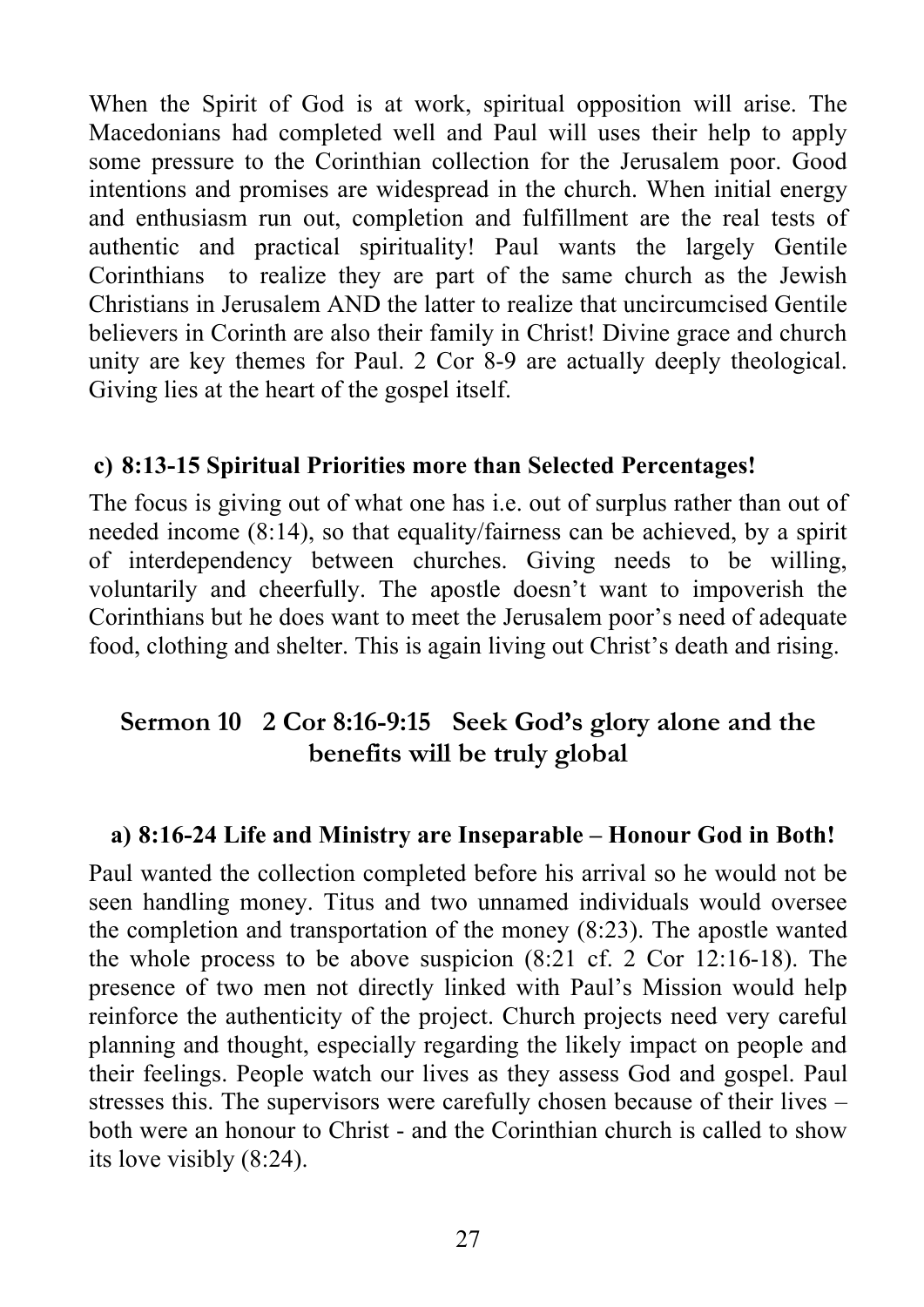#### **b) 9:1-5 Paul's Strategy To Maximise the Chance of Success**

Chapter 9 seems to follow on from 2 Cor 8, with the opener 'For concerning'. Paul wanted voluntary and generous giving and a completed collection. The apostle knew the human heart and didn't want to be ridiculously naïve or excessively optimistic. He is sending the reps to help ensure that all goes well and the Corinthians don't let him down in some way. He wanted to be positive regarding the Corinthian Church in his letter, but knew he would have to push, plan and cajole the church to guard against their 'dark side'!

#### **c) 9:6-7 Personal Responsibility in Giving**

Each person (emphatic position) decides the amount to be given. This is done with purposeful determination by each believer, and the giving is to be 'cheerful' (9:7).

#### **d) 9:8-11 The Results for the Giver**

We possess material and spiritual blessings by the grace and power of God. It is the Lord who thus gives us the means to give generously. We are called to be free from a craving for material possessions. As we want less, we will have more to give to others and it will be the Lord who replenishes, or even multiplies, our giving. He sets us free to 'abound in every good work' (9:8). This will maintain our righteous character AND will yield thanks to God (9:12) and prayer for our lives and ministries (9:14). Paul's stress is on GOD-DEPENDENCY. John Bunyan – "A man there was and they called him mad; the more he gave, the more he had". Paul skillfully uses OT texts to turn his readers' minds and help them feel they are PART of God's great cosmic drama.

#### **e) 9:12 The Results for the Recipients**

The poor in the Jerusalem and Judean churches would receive help with food, clothing and shelter, plus the testimony that this came with the love of Gentile, Christian Churches!

#### **f) 9:11-12 The Results for God Himself**

God receives the THANKS of all involved in the Collection. The whole aim is to honour God who enables and supplies all that we possess. Praise arises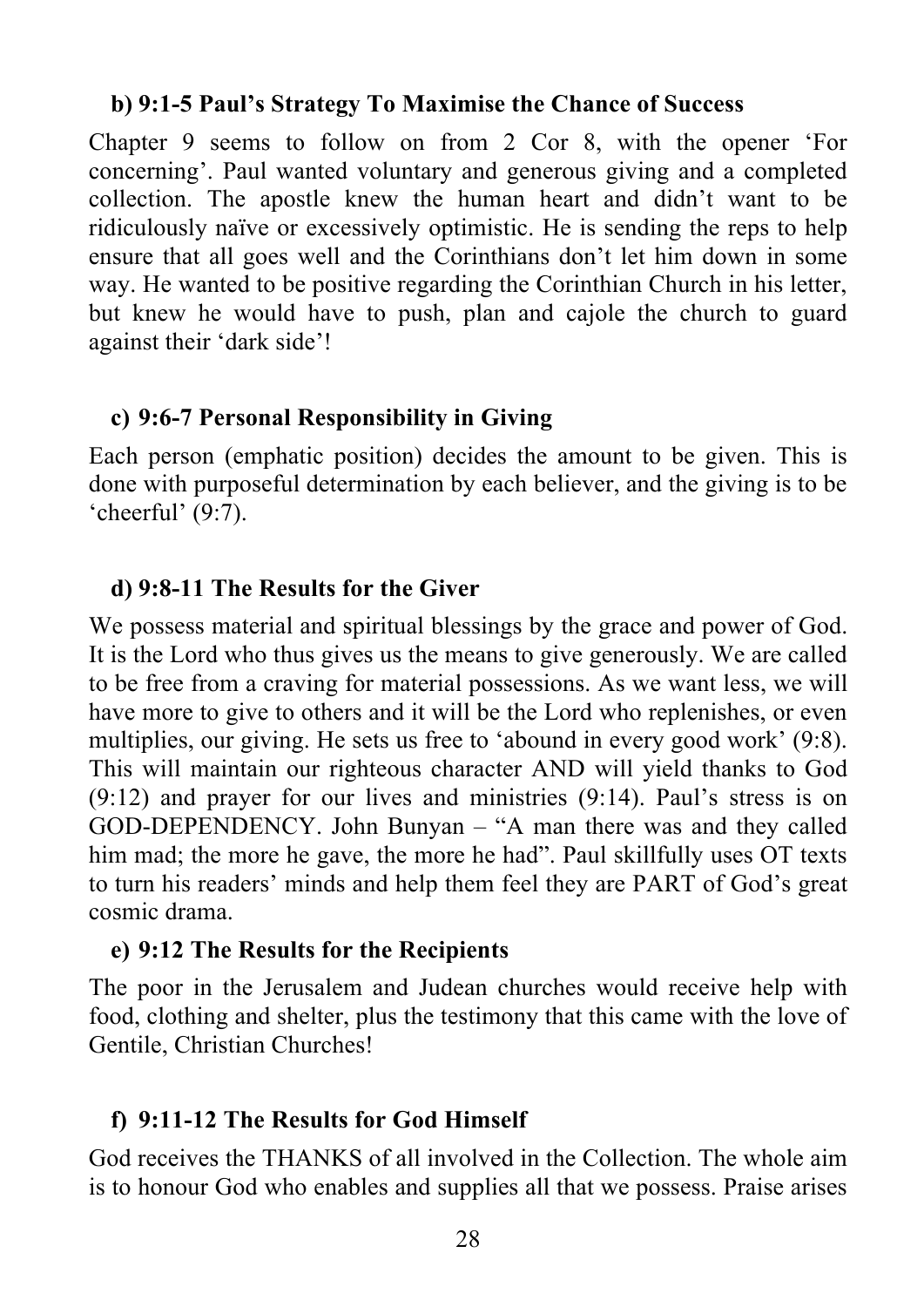because of the 'obedience of their confession' i.e. they practised the gospel, and because of their 'generosity in sharing'. This honours all the churches involved in it.

#### **g) 9:13-14 The Results for the Church**

The giving would have broken down the suspicion of Jewish Christians towards Gentile ones. Recipients will pray for the Corinthian givers. Deeper and closer relationships will result. 9:15 is the source of it all – God's gift of Christ and His gospel. The Collection eventually succeeded – Acts 20:3-4; 21:27-36; Rom 15:26-27, 31.

#### **Sermon 11 2 Cor 10:1-18 Paul defends his apostolic life and ministry – getting personal!**

#### **a) 10:1-7 Dealing with the Sharp Darts of Opposition**

The gift of the grace of God equips us to minister out of our own sheer weakness! Whether Paul is in their immediate presence or writing from a distance, he is the same Paul! Our people need to see our consistency. Patience and self-control yield meekness and gentleness – crucial in Christian leaders. The Corinthians have failed to see God's power at work in Paul's weakness. Paul is ready to defend himself in order to prevent damage to gospel and church, resulting from a different, gospel, Spirit and Jesus (11:4).

Paul may have been accused of being weak and worldly  $-$  e.g. inconsistent, causing division, not spiritually powerful, poor speaker (10:10; 11:6), not belonging to Christ (10:7), low status as tent-maker (12:12), suspected of taking money from the Jerusalem Collection (11:7-9; 12:14-18), little reference to his own visions and ecstatic experiences. His SPIRITUAL WEAPONS were – divine righteousness (6:7); the truth of the gospel in the cross (1 Cor 1:18; 2 Cor 6:7); the knowledge of God  $(2:14; 4:6)$ ; prayer; divine wisdom; human weakness; holy conduct in life. He uses these divine weapons to demolish the false arguments, ideas, philosophies, worldviews, sinful actions and Satanic ensnarement of his opponents and of many of the believers. He does not want to be a 'winner' or to manipulate/bully his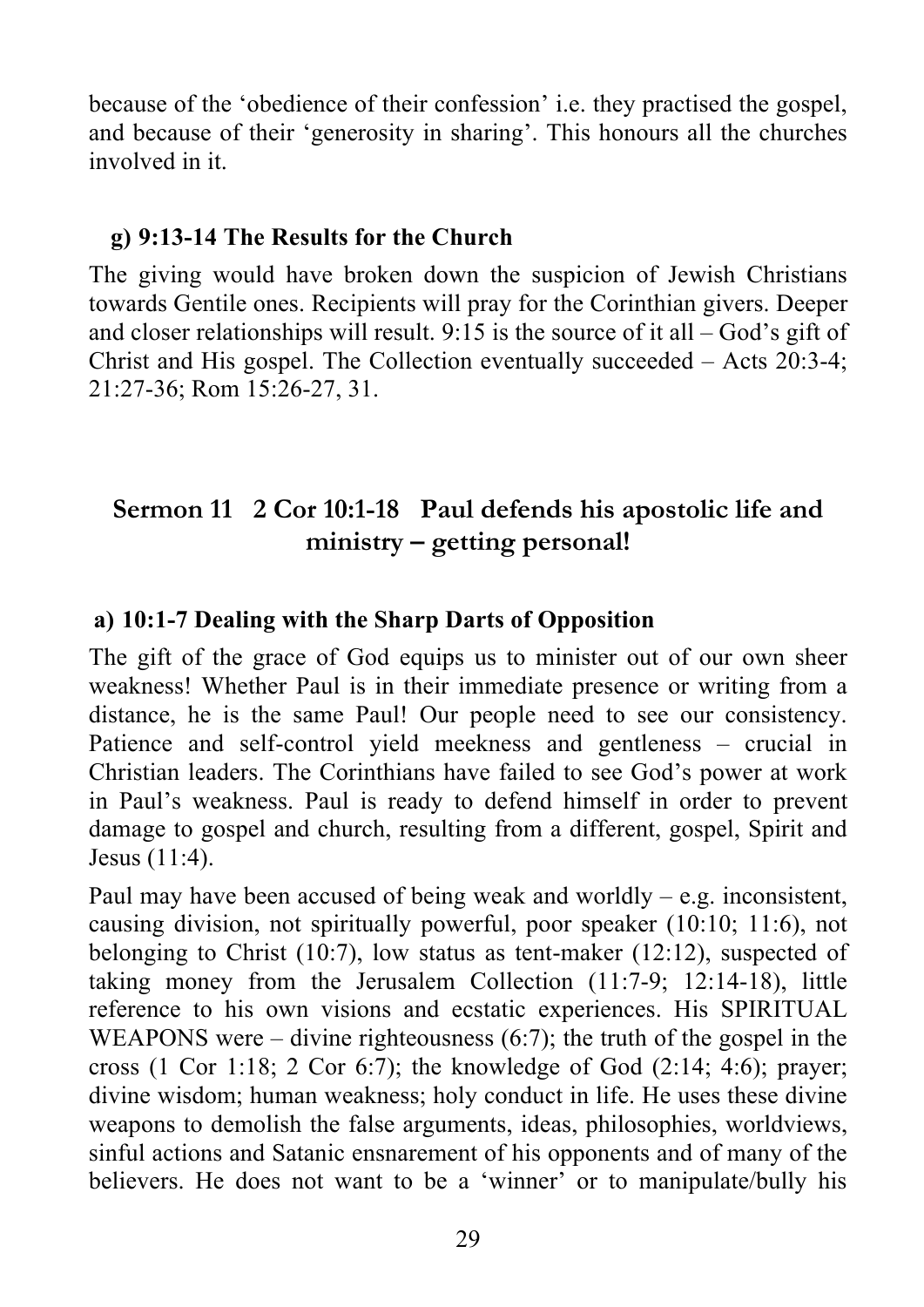churches or to empower/enrich himself. The Corinthians have been deceived into thinking this. The existence of the Corinthian Church is the evidence that Paul is indeed 'in Christ' (10:7) and is empowered by the Spirit of God in life and ministry.

#### **b) 10:8-11 The Apostle 'Boasts' of his Consistency of Dealings**

The issue here is HOW Paul's divine authority is used and he never uses it for his own purposes. The apostle assures them that whatever he says by letter when absent, he will carry out when present. The power of the gospel message did not lie in any eloquent style and skill of a preacher, teacher or speaker, but rather in the KNOWLEDGE AND POWER OF GOD. Paul wants his readers to see, in a life-changing way, his authentic character in contrast to the intruders who were 'servants' of Satan.

#### **c) 10:12-18** *Self***-Commendation and** *God's* **Commendation**

The false teachers had infiltrated Paul's field of ministry and were trying to boast over PAUL'S fruit! The apostle does not boast by comparing himself with others, claiming superiority. He measures himself by what God does in him through divine power (1:21; 4:7; 5:11; 10:3-6). The intruders say Paul has no nerve when in their presence but Paul uses this sarcastically to 'admit' that he has no nerve to compare himself with those who commend themselves! He uses mock self-deprecation to deflate others' boasting. The crux is that a genuine apostle LIVES OUT WHAT HE TEACHES. By contrast, the false apostles offered a dominant presence (10:1,10), shows of power (11:19-20), eloquent speech (11:20-21), grabbed full payment (11:7- 11) and Jewish ancestry (11:21b-22). The key is what God has done in and through the minister. That is the Lord's 'standard of judgment' rather than a geographical area. Results are God's. In Christ, all boasting has actually been rendered null and void. The growth in Corinthian faith will advance Paul's vision and ministry.

#### **Sermon 12 2 Cor 11:1-21a Dealing with demonic deception inside and outwith the church**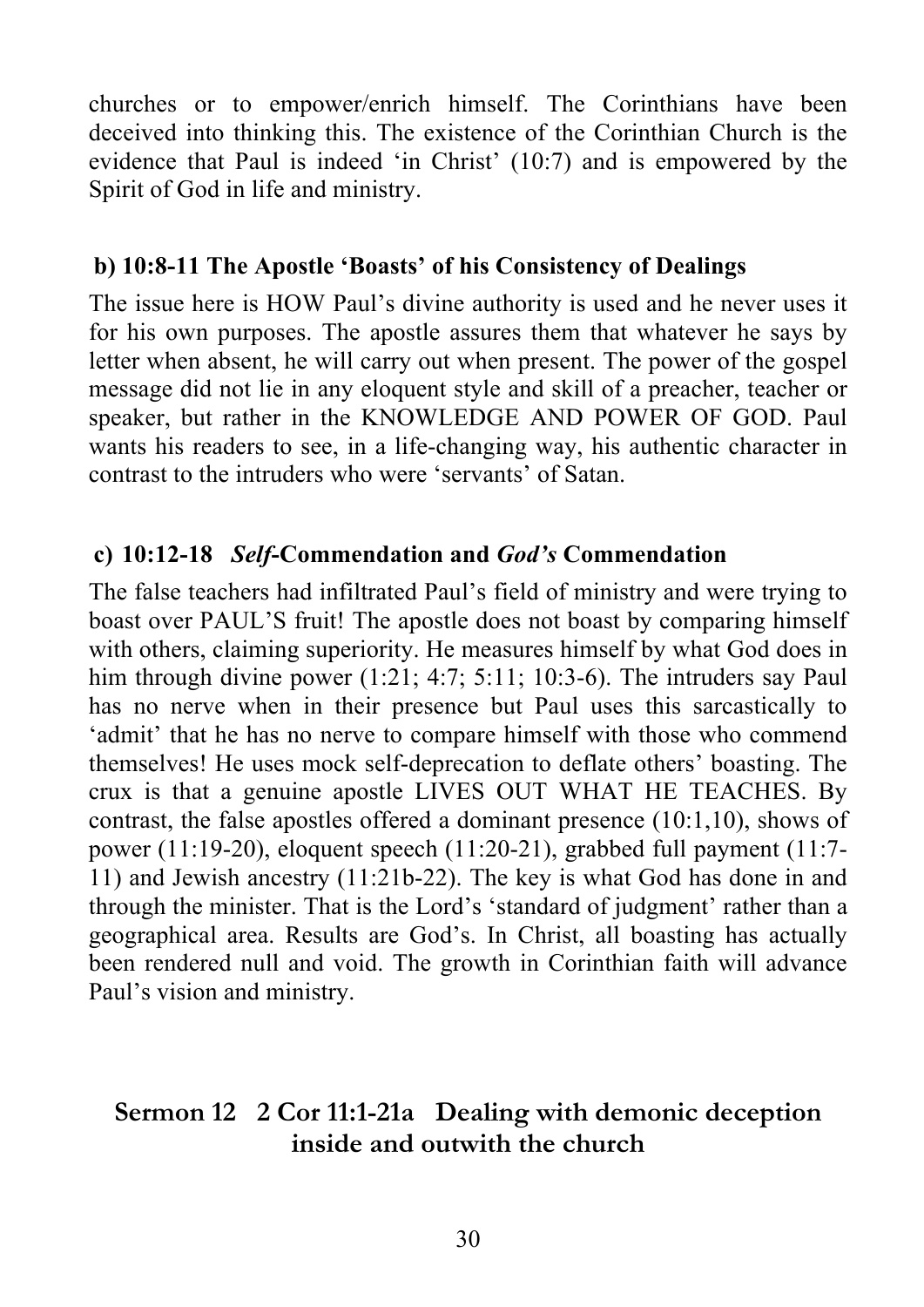#### **a) 11:1-6 The Source and Nature of Deception in this World**

Paul temporarily adopts the mode of 'foolish boasting' to disarm his rivals and show the Corinthians how easily they have been deceived. The big difference is that Paul admits the foolishness of his boasting – the rivals do not! He uses irony to pretend to be less than he is in order to expose the crazy boasting of his rivals. He takes the part of a fool to help his readers grasp the wisdom of the Cross! His goal is to protect the church against the deception of Satan's double agents (11:2-3). Paul does not want the 'new creation' in Corinth to turn tragically into a 'new fall'. Paul is protecting the purity, not of Judaism, but of the Church – Christ's bride. Human pride, combined with a tendency toward error, makes them ready targets for deception by the false teachers who have crept into the church in Corinth.

Note: Paul does not name his rivals and thus avoids the charge of retaliation. The false gospel seems to have involved certain ingredients – self-boasting, fun-poking at 'servanthood', lording it over others, human assessment of ministry, speech showmanship, visions, racial arrogance based on Jewish heritage. The false intruders may not have presented Christ as weak, humiliated or suffering ie a 'Cross-less' gospel. They probably taught the Spirit as a giver of ecstatic experiences rather than being tied to the Word as the heart of the gospel. THEIR gospel was divisive, selfseeking and self-orientated. Paul's demanded and enabled transformation through sacrifice, suffering and serious morality. Paul's focus was on truth and substance, not a style of flamboyant showiness cf. 2016! Paul's focus was on KNOWLEDGE (11:6). The Spirit, not Paul, will transform.

Paul staked everything on the life-changing power of the gospel of Christ alone.

#### **b) 11:7-15 Christ, the 'Antidote' to all Deception of Mind and Spirit**

The apostle wanted to honour them and Christ by preaching free of charge. The Corinthians simply could not understand Paul or his gospel! They did not grasp that self-sacrifice to serve others must replace self-exaltation or that God's power is seen in our humiliation and weakness. They, like we on 2016, have been conditioned and conformed to their own cultural norms/values that have shaped their faith and they desperately lack the knowledge of God which alone can expose those values as hollow, shallow and actually foolish. Paul's weakness and constant humbling suffering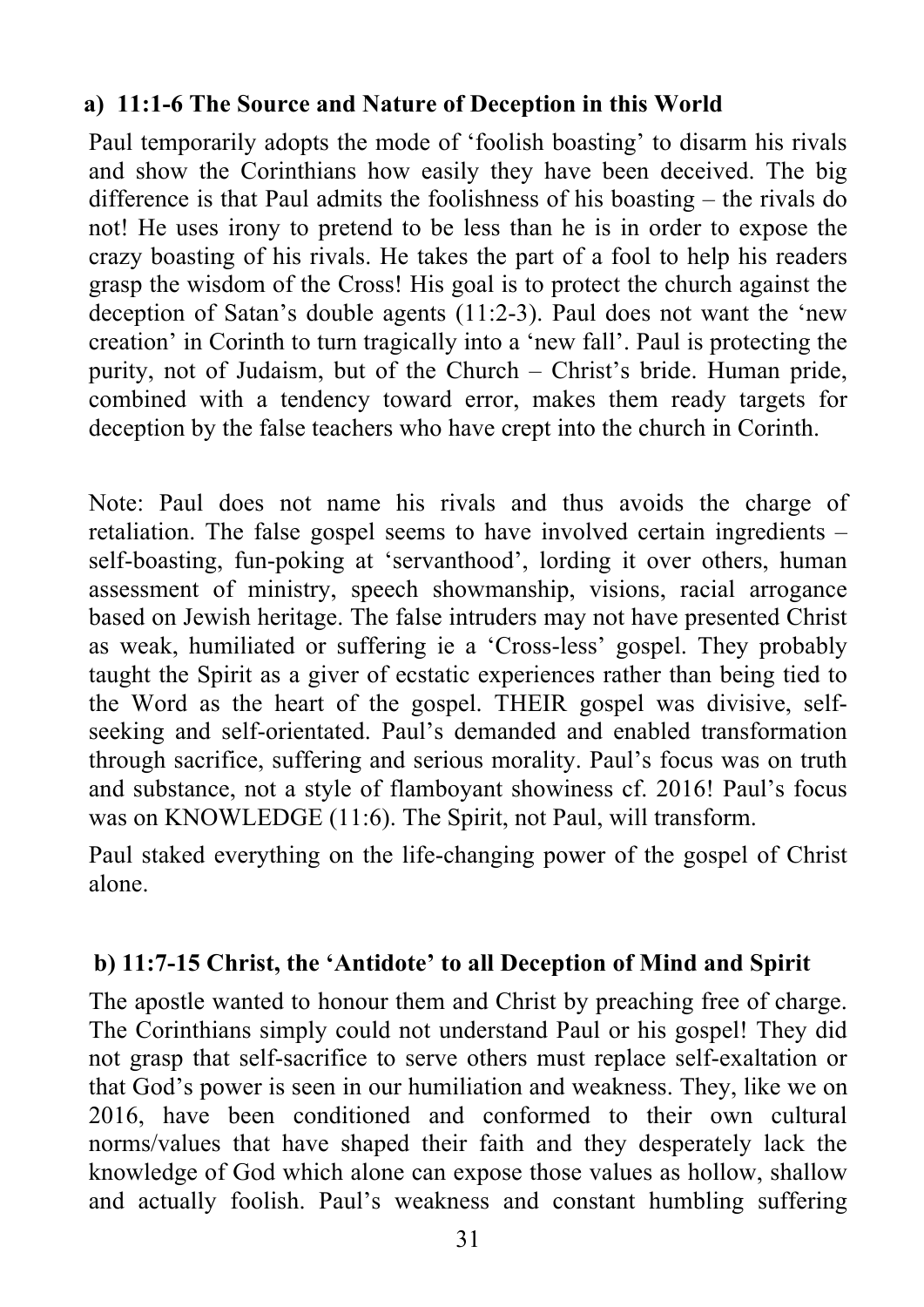enriched him spiritually and qualified him to receive apostolic authority from the glorified and risen Christ. The relatively wealthy Corinthians would have been offended that Paul refused their help. This would have caused embarrassment and loss of face in their honour-orientated city. Paul (11:10-11) underlines HIS LOVE for this church. Receiving gifts in the ancient world carried the obligation to express gratitude and Paul did not want thereby to become socially and spiritually obliged to them as his patrons, though he HAD accepted help from poor Macedonia! If he had done that, he would not have been in a position to preach freely and boldly to them.

Paul very directly and bluntly labels the false apostles in 11:13-15. They had claimed darkness as being light, had lied but claimed to be telling the truth and had claimed sin to be just an alternative lifestyle – very widespread in 2016!

#### **c)11:16-21a Paul Adopts 'Boasting' To Expose Its True Stupidity**

The rivals and many Corinthians did not understand weakness and humility. How frighteningly easily they accepted aggressive and authoritarian leaders, without the discernment to spot the fraud and falsity. Such deception destroys churches.

#### **Sermon 13 2 Cor 11:21b-33 Paul starts his 'fool's speech', focussed on more 'boasting'!**

#### **a) 11:21b-29 Paul's Weakness has its Source in his Sufferings.**

The crux is that Paul's foolishness is linked only with boasting in what his OPPONENTS boast in i.e. Jewish pedigree in 11:21b-23b and their visions/revelations in 12:1-4. The crucial issue is the OBJECT of boasting – it is Paul's boasting in weakness that unmasks the rivals' foolishness and falsity. Paul again picks up his theme of 'weakness' in a final effort to persuade those in Corinth who still have a deficient/defective view of Paul, his gospel and his ministry as being truly glorifying to God. His Jewish 'boasting' is invalid because it doesn't include the vital credential of being called as apostle by the risen Christ to live out the life of Christ. Paul is able to boast in his ministry, toil and suffering because this is a boast 'in the Lord' as evidence of God's grace and calling to Paul as apostle.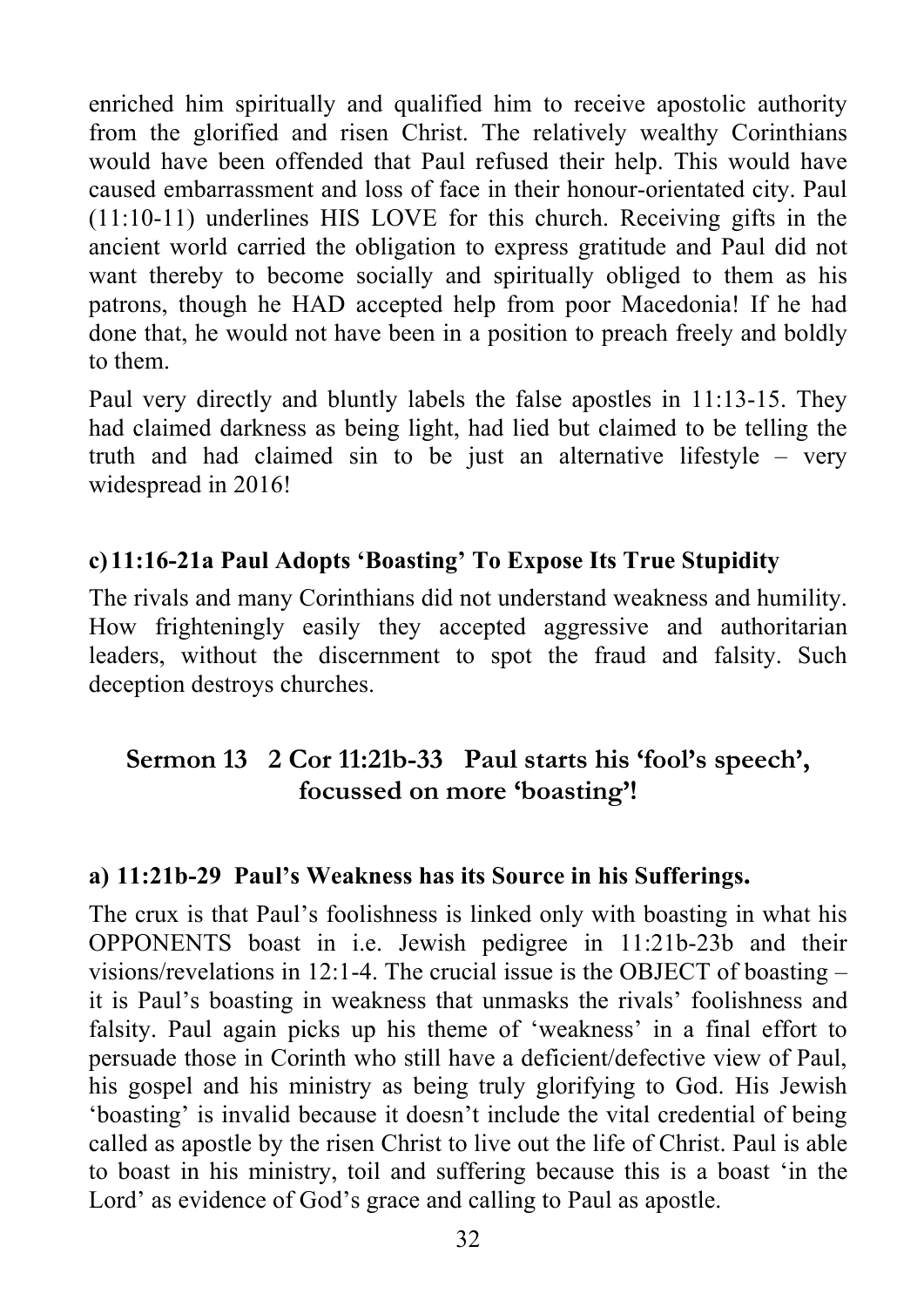VARIETY OF TRIALS: physical and ministry labours, imprisonments and floggings, in danger of death experiences, 'nakedness' probably suggests the shame heaped on him by his trials and punishments, plus the daily pain of his scattered churches across Asia Minor. It is as if Paul is deliberately listing all his CV points in order NOT to impress an employer! His weakness is caused by his identification with those God had called him to serve and love in Christ.

#### **b) 11:30-33 Paul's Weakness Has Its Source In His Humiliation**

Paul swears by God and Christ – evidence of his belief in God's Sovereignty, power and authority in Christ. God's authentication of Paul's weakness confirmed his true apostleship. Aretas IV ruled Nabataea from 9BC to AD40 – he was father-in-law of Herod Antipas who divorced Aretas's daughter to marry Herodias. Paul had entered Damascus in POWER to persecute Christians but exited Damascus in WEAKNESS, thereby validating him as a true apostle of weakness and suffering. The Romans struck a special medal – the *Corona Muralis (Crown of the Wall)*  awarded to the first soldier to scale the wall of any city being occupied by the Roman army. Paul had been lowered in a humble basket to flee from threats in the city! Paul boasts ONLY BECAUSE HIS APOSTOLIC LEGITIMACY WAS BEING THREATENED, along with the gospel and Church. He knows full well that his, and our, only boast is in what God has done in and through us, all the glory going to God alone. The grace of God, power of Christ and work of the Spirit are revealed IN PAUL'S WEAKNESS AND SUFFERING.

This is highly counter-cultural today – David Wells has said 'We live in a world of self-righteousness, self-centredness, self-satisfaction, selfaggrandizement and self-promotion'. Our selfish attachments to this world are 'more reliable, sufficient and satisfying than knowing and living for God'. We need to beware of modern management strategies, personal selffulfilment methods, success in ministry, popularity, fame, power, ambition, trying to satisfy the felt needs and cultural desires of our churches and 'selling' relationships with Jesus. Most of all, we must live out what we say we believe and what we teach others! Priority must be the integrity of the gospel and its messenger, plus faithfulness to gospel.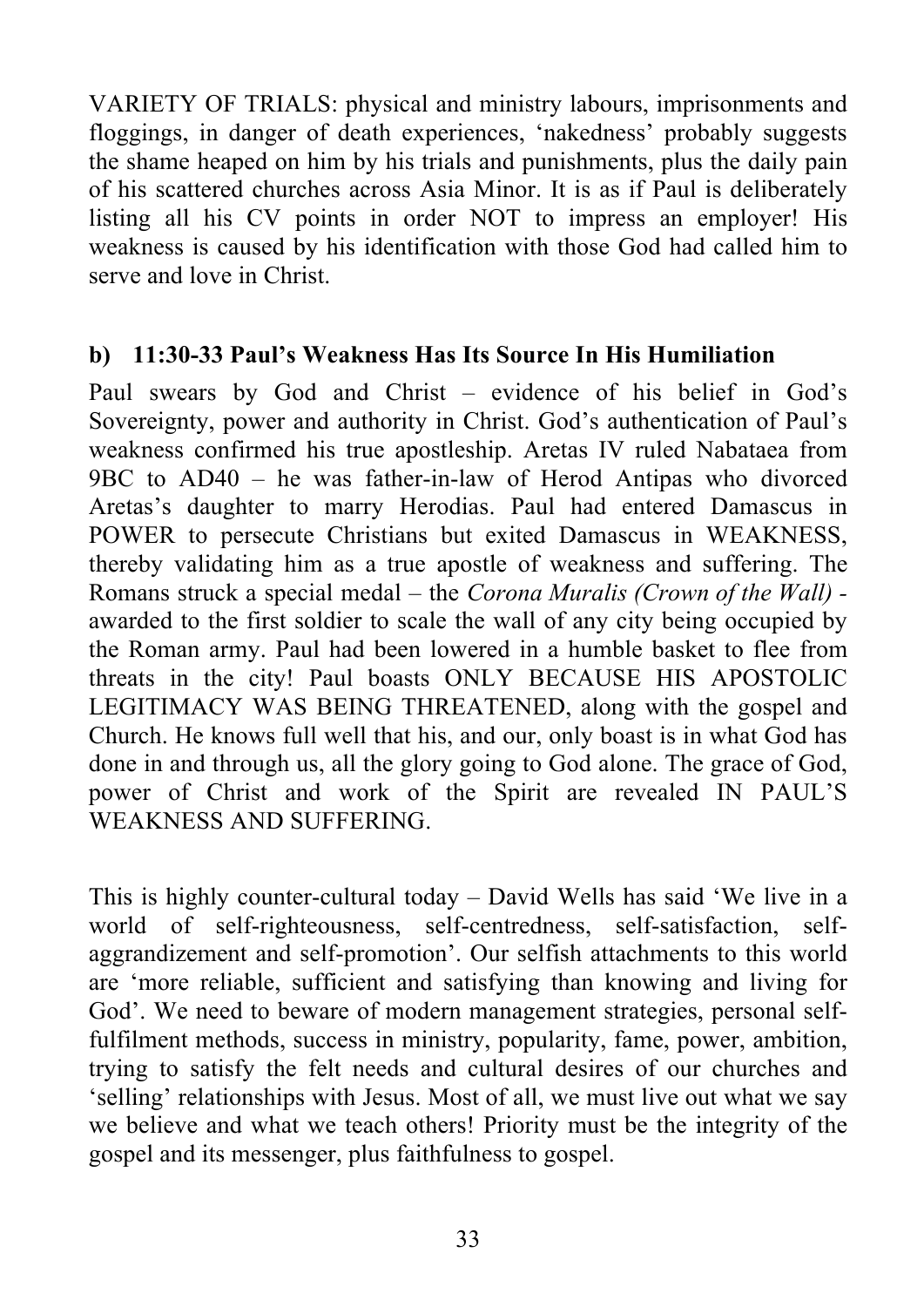#### **Sermon 14 2 Cor 12:1-13 The valid and the invalid in Paul's foolish boasting**

#### **a) 12:1-6 The Foolishness of Paul's Boast of Revelations**

Paul sees no value in describing his own purely private visions/revelations but does so in order to 'match' his rivals' boastings in this realm. The revelation was just prior to his first missionary journey. 3-way vision: the atmosphere, the place of the stars and the abode of God. This vision was at the highest possible level, so overwhelming an experience that Paul was not allowed by God to tell it to others! Paul stresses that what is

FAR MORE IMPORTANT is what others can see in Paul with regard to his words and deeds shown in his life and ministry (Key Verse 12:6). Our hope rests not in ecstatic experiences but rather in the truth of Christ and His Word. The Corinthians received the Spirit in a real sense through Paul's weakness – 12:5 cf. 2:14-3:3; 10:11-18.

#### **b) 12:7-10 The Antidote to Pride in Personal Revelations**

God's power and revelation comes, not through visions but through apostolic weakness. If the focus fell on Paul's visions, he himself would be exalted and uplifted, thereby discrediting and disarming the gospel. The thorn – which could be sickness, a demon, epilepsy, eye disease, speech impediment, malaria, leprosy, migraine, persecution or depression - was given by God to humble Paul in light of the great revelations and to expose him to Satan's attacks. Paul probably prayed repeatedly for removal of the thorn but it remained – so that God's grace would be experienced as sufficient in Paul's weakness and thus Christ's power would do its work. Paul's apostleship is authenticated by his perseverance in suffering for the gospel. We are to respond by seeing God's hand in the pain for He will be sufficient in the pain, will give grace sufficient and will reveal His power in our weakness. Regarding the vision, Paul had to be silent but God does allow him to glory in the divine words of 12:9. The Spirit glorifies the allsufficiency of Christ's grace in the midst of weakness and suffering e.g. Spurgeon suffered depression, insult and prolonged physical illness but God worked greatly. Our calling and goal is the joy in suffering that shows Christ's sufficiency. We are to avoid self-pity AND the parading of all our pain. God uses our pain to reveal His grace and the 'knowledge of God'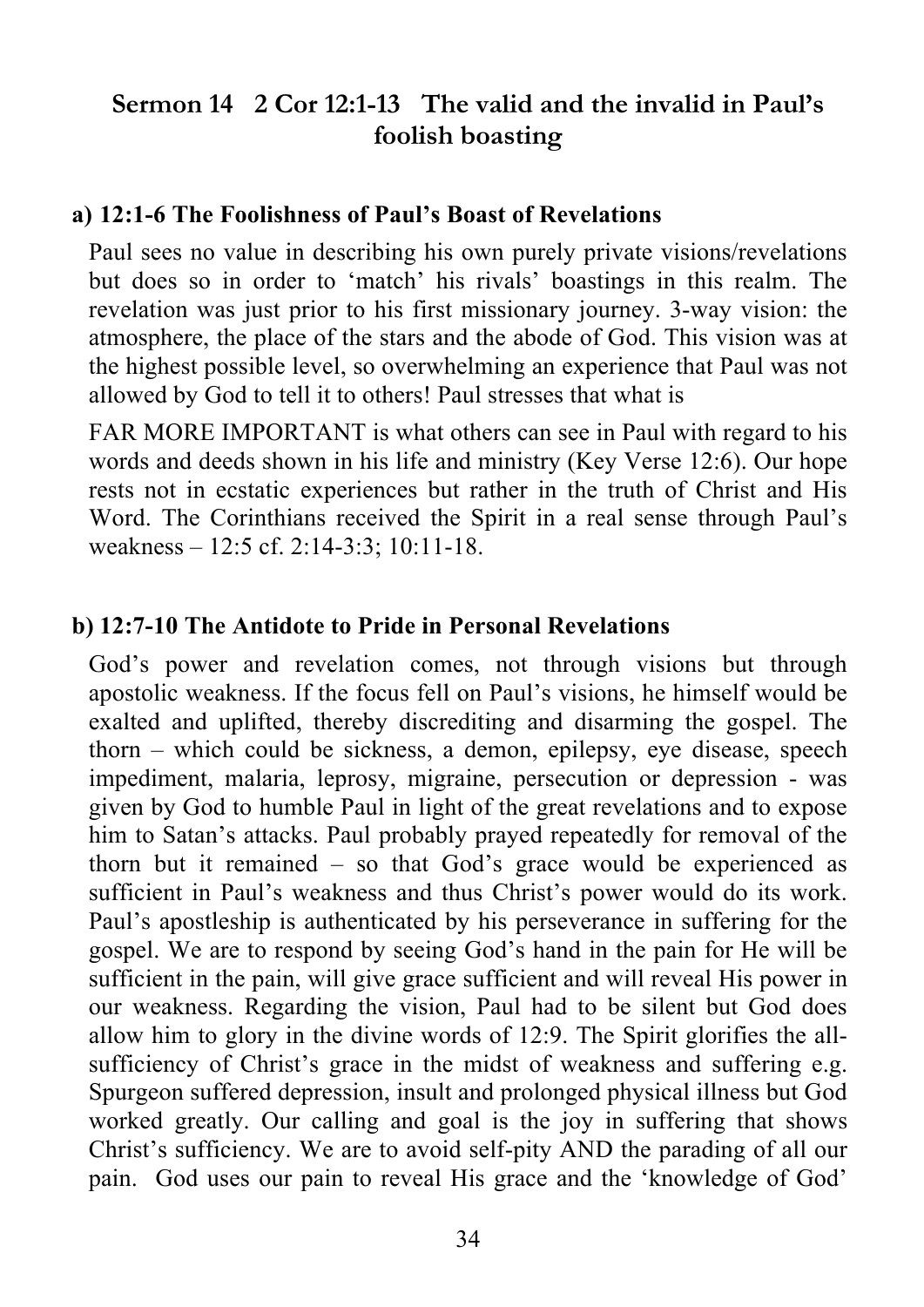(2:14). We are to rest patiently in His love and sovereignty. It is enough to know that God knows. Suffering from God helps us avoid self-satisfaction, self-glorying, self-assertion and self-dependence. Paul mediates God's transforming presence under the Spirit's ministry. We are called to communicate grace, humility and compassion in our lives and ministries. AUTHENTICITY is vital. It is the acid test of all Christian life

#### **c) 12:11-13 The 'Red Herring' Of Paul's Boastfulness!**

The boasting of Paul would never have been needed had the Corinthians commended him. In Paul's weakness and perseverance, the Spirit had wrought signs, the greatest of which had been the establishment of the Church. False apostles might perform counterfeit signs and wonders but could not fake the creation of true Christian compassion, genuine conversion and Church. The only way Paul treated the Corinthians as 'inferior' was by not putting financial burdens on them. He asks forgiveness for this 'wrong'. In reality, Paul was the only one who had been wronged cf. 2:5-11; 7:12.

#### **Sermon 15 2 Cor 12:14-13:14 Paul prepares carefully for his third visit to Corinth**

#### **12:14-19 Paul as servant, not burden, to the Corinthians**

Paul wants to tell this congregation that he is not merely defending himself but is wanting to build them up in the life and faith of Christ, to assure them of his deep love for them – in spite of his refusal of their proffered financial support - and to underline that he has been completely 'above board' in all his dealings with them – in contrast to his rivals! Paul had operated with complete financial integrity in his own practice and in those he had sent to Corinth. Indeed, so confident in this is the apostle that he challenges the Corinthians to even suggest otherwise! Paul has not in any way 'taken' their money, either overtly or subtly! His whole life is oriented towards God in Christ – that says it all – and rooted in THEOLOGY (12:19).

#### **a) 12:20-13:4 Paul fears that strong action will be needed**

Paul agonized over the real possibility that when he got to Corinth on his third visit, he would face the same community, divided by small-minded,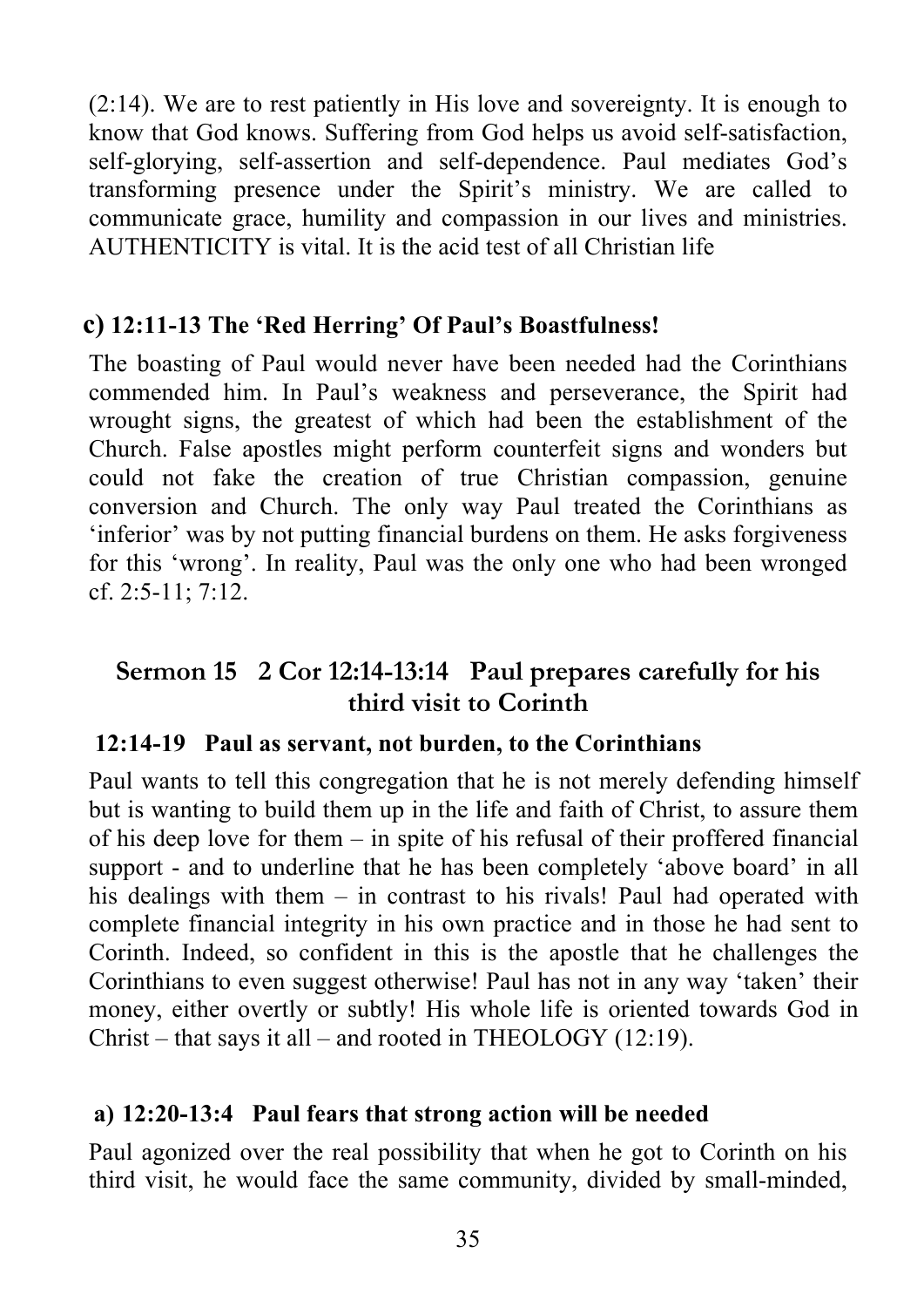narrow-minded divisions and factionalism, with unresolved and unrepented sexual immorality issues. Yet in spite of his weakness and limitations, he WOULD deal with these issues by exercising discipline by the Spirit's power. Some in Corinth still viewed Paul as ineffectual, weak and unspiritual to the extent that they questioned whether he was a true believer! His critics wanted proof of Paul's anointing and ability (13:3). This is surely one of the ultimate criticisms of a Christian minister! Paul will next turn this very question onto the Corinthians themselves. Yes, Christ died for our sins in great weakness, but His purpose now is to empower new life that deals with sin and leaves it behind. True and deep repentance is needed before we can experience divine power in new life. The Spirit of God is SO POWERFUL THAT HE BUILT A CHURCH IN A CITY LIKE CORINTH! (13:4) Christ's death and resurrection are paralleled in Paul's death to sin and his new risen life in Christ. The Spirit is his power.

#### **b) 13:5-10 Paul pleads with the Corinthians to test themselves**

Now comes the challenge from Paul to the Corinthians to test themselves as to where they stand in Christ and in the faith. The apostle is actually being positive in his expectation of their true faith. If they 'approve' themselves, then this logically and automatically 'approves' Paul as the one through whom they believed and 'disproves' Paul's rivals. If the Corinthians are shown to be 'disproved' then this means that Paul himself is 'approved' by God. 13:7 shows how the Corinthians' moral welfare is more important than their 'approval' of Paul. 13:8 says that Paul will know the power of God in life and ministry ONLY as he shows forth in life and lip THE TRUTH OF GOD. The Corinthians will know power THROUGH Paul's weakness – 10:1;12:7,9,19,21.

#### **c) 13:11-14 Paul asks unity/peace by God's presence/power**

13:11 has the sense of 'be restored' rather than 'aim for perfection' while 'rejoice' is closer than 'goodbye'. Living in 'peace' and 'unity' is a reminder of the reality of spiritual warfare. Paul wants action, not finesounding intentions, wishes and resolutions. As that happens, so God will act. The Corinthians needed to be restored to the GOSPEL, experiencing the grace of Christ, the love of God and the fellowship of the Spirit, as that gospel is loved out, lived out and spelled out in weakness, dependence and pain.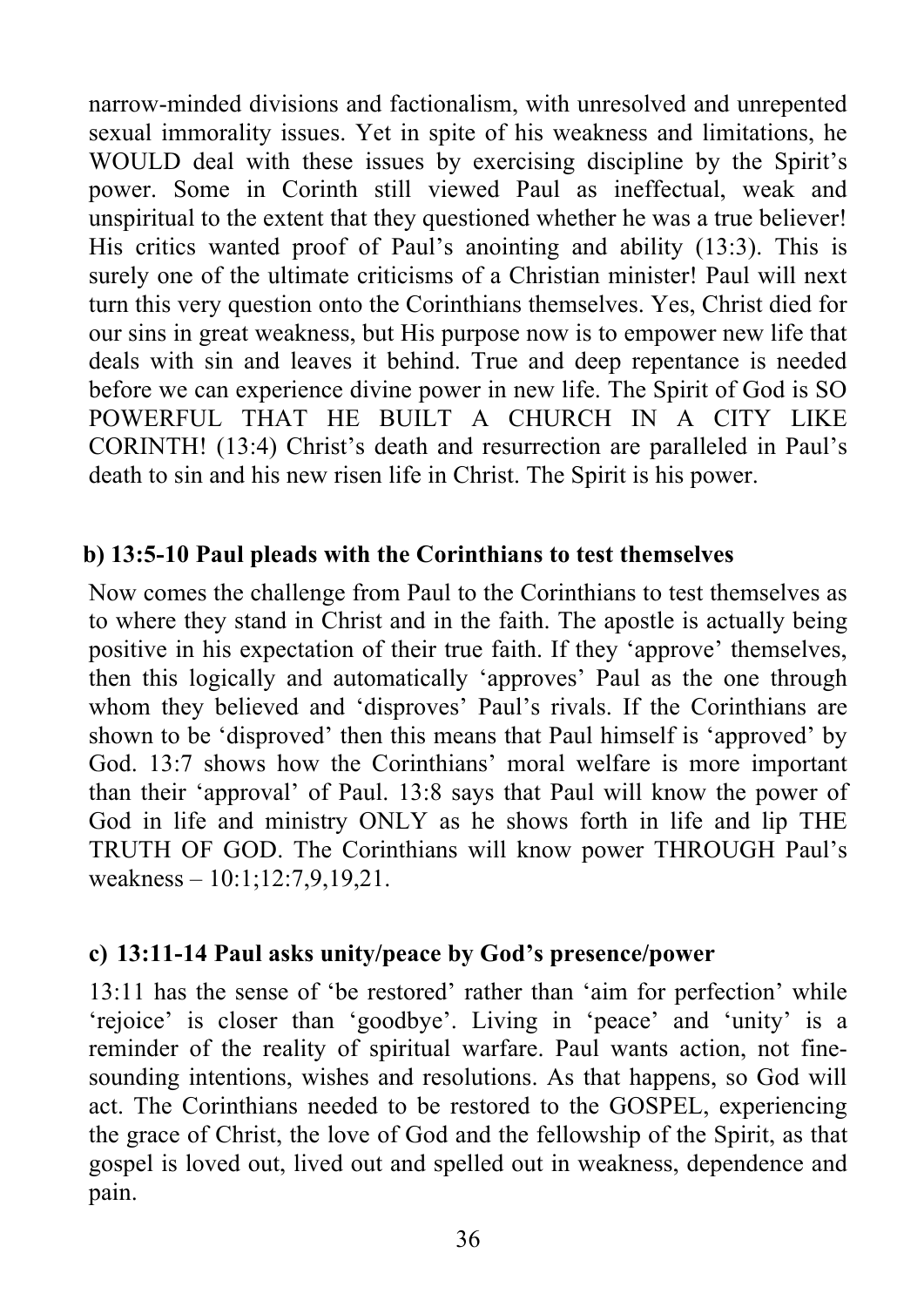#### **APPENDIX A**

## **Dividing 2 Corinthians into study/sermon passages**

#### **Three other suggestions:**

#### **A Whole book**

#### **1) Tom Wright 36 Sessions of Short Daily Readings**

Shown in: *Paul for Everyone* - 2 Corinthians, SPCK, 2014.

| 1.  | $1:1 - 7$           | The God of All Comfort                    |
|-----|---------------------|-------------------------------------------|
|     | 2. $1:8-14$         | Unbearably Crushed                        |
|     | $3. 1:15-22$        | Paul's Plans and God's 'Yes'              |
|     | 4. $1:23-2:4$       | Painful Visit, Painful Letter             |
|     | $5. \quad 2:5-11$   | Time to Forgive                           |
|     | 6. $2:12-17$        | The Smell of Life, the Smell of Death     |
|     | $7. 3:1-6$          | The Letter and the Spirit                 |
|     | $8. 3:7-11$         | Death and Glory                           |
|     | $9. \quad 3:12-18$  | The Veil and the Glory                    |
|     | 10. $4:1-6$         | Light out of Darkness                     |
|     | 11. $4:7-12$        | Treasure in Earthenware Pots              |
|     | $12. \quad 4:13-18$ | The God of All Comfort                    |
|     | 13. $5:1-5$         | A House Waiting in the Heavens            |
|     | 14. $5:6-10$        | The Judgment Seat of the Messiah          |
|     | $15. 5:11-15$       | The Messiah's Love Makes Us Press On      |
|     | 16. $5:16-6:2$      | New Creation, New Ministry                |
|     | 17. $6:3-13$        | God's Servants at Work                    |
|     | 18. $6:14-7:1$      | Don't Be Mis-Matched                      |
|     | 19. $7:2-10$        | The God Who Comforts the Downcast         |
|     | $20.7:11-16$        | Our Boasting Proved True!                 |
|     | $21.8:1-7$          | The Generosity of the Macedonian Churches |
|     | 22. 8:8-15          | Copying the Generosity of the Lord Jesus  |
|     | $23.8:16-24$        | Paul's Companions Are on Their Way        |
|     | $24.9:1-5$          | Please Have the Gift Ready!               |
| 25. | $9:6 - 15$          | God Loves a Cheerful Giver                |
| 26. | $10:1 - 11$         | The Battle for the Mind                   |
| 27. | $10:12-18$          | Boasting in the Lord                      |
| 28. | $11:1-6$            | Super-Apostles?                           |
| 29. | $11:7-15$           | No, They Are False Apostles!              |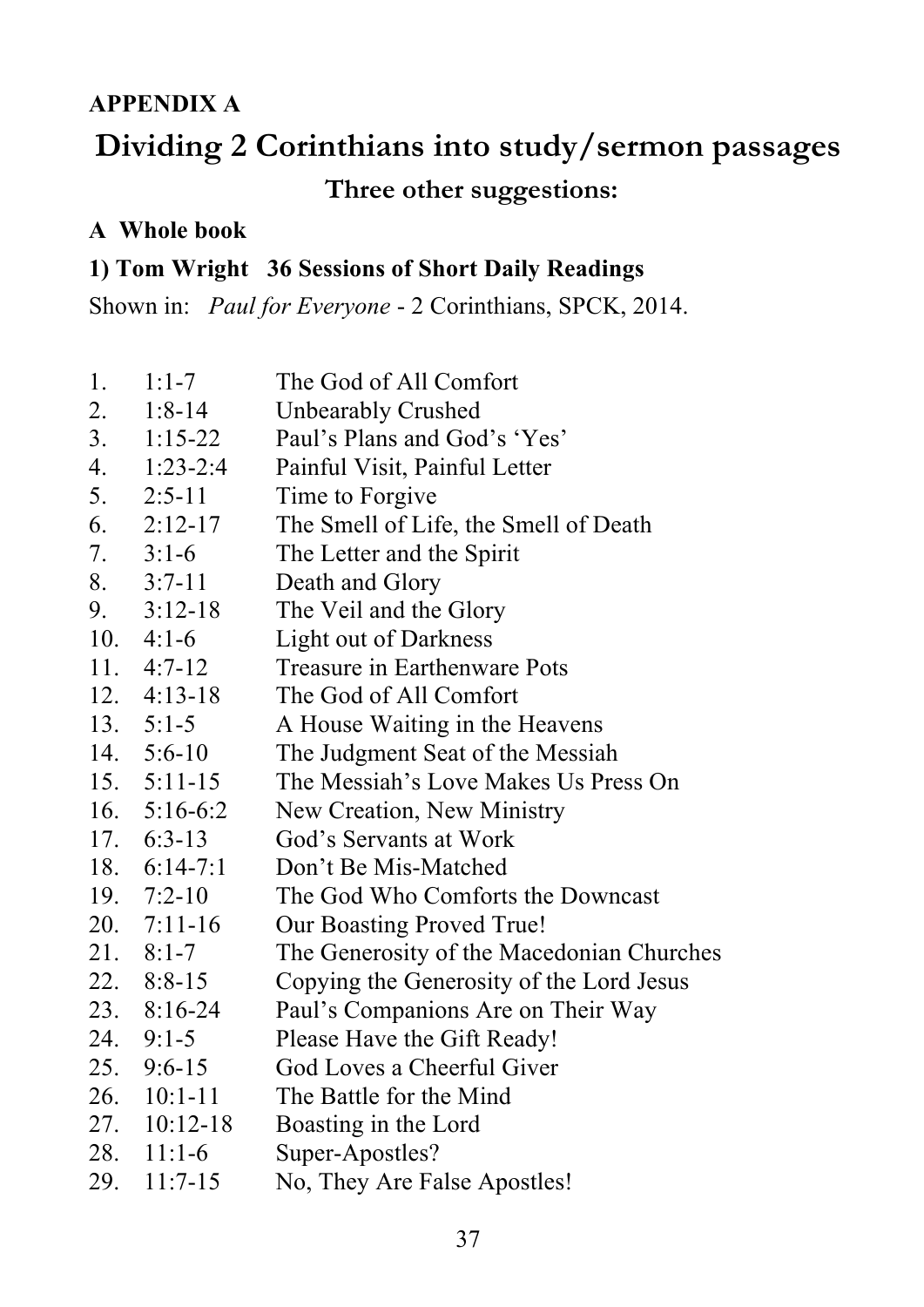30. 11:16-21a The Boasting of a Reluctant Fool 31. 11:21b-33 Boasting of Weaknesses 32. 12:1-10 The Vision and the Thorn 33. 12:11-18 The Signs of a True Apostle 34. 12:19-13:4 What Will Happen When Paul Arrives? 35. 13:5-10 Test Yourselves! 36. 13:11-13 Grace, Love and Fellowship

#### **2)** *Greek New Testament* **Fourth Revised Edition, UBS, 1993-4. 20 Divisions** *2 Corinthians*

| $1:1-2$       | Salutation                               |
|---------------|------------------------------------------|
| $1:3-11$      | Paul's Thanksgiving after Affliction     |
| $1:12-2:4$    | The Postponement of Paul's Visit         |
| $2:5 - 11$    | Forgiveness for the Offender             |
| $2:12-17$     | Paul's Anxiety and Relief                |
| $3:1-18$      | Ministers of the New Covenant            |
| $4:1 - 15$    | <b>Treasure in Earthen Vessels</b>       |
| $4:16 - 5:10$ | Living by Faith                          |
| $5:11-6:13$   | The Ministry of Reconciliation           |
| $6:14-7:1$    | The Temple of the Living God             |
| $7:2-16$      | Paul's Joy at the Church's Repentance    |
| $8:1-15$      | Liberal Giving                           |
| $8:16-24$     | Titus and his Companions                 |
| $9:1 - 15$    | The Offering for the Saints              |
| $10:1 - 18$   | Paul Defends His Ministry                |
| $11:1-15$     | Paul and the False Apostles              |
| $11:16-33$    | Paul's Sufferings as an Apostle          |
| $12:1 - 10$   | <b>Visions and Revelations</b>           |
| $12:11 - 21$  | Paul's Concern for the Corinthian Church |
| $13:1-13$     | <b>Final Warnings and Greetings</b>      |